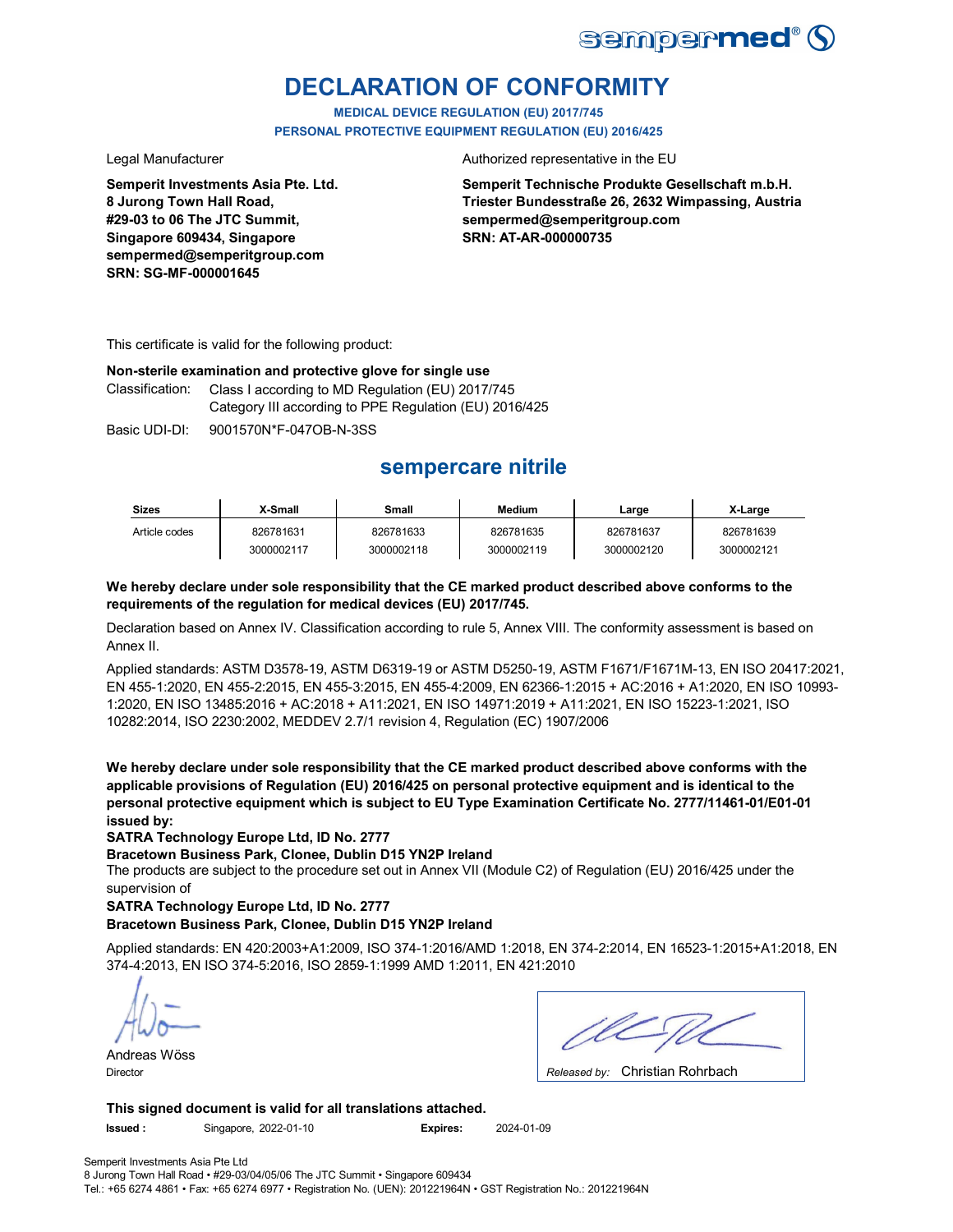

# **KONFORMITÄTSERKLÄRUNG**

MEDIZINPRODUKTEVERORDNUNG (EU) 2017/745 VERORDNUNG (EU) 2016/425 FÜR PERSÖNLICHE SCHUTZAUSRÜSTUNG

**Semperit Investments Asia Pte. Ltd. 8 Jurong Town Hall Road, #29-03 to 06 The JTC Summit, Singapore 609434, Singapore sempermed@semperitgroup.com SRN: SG-MF-000001645**

### Hersteller EU-Bevollmächtigter

**Semperit Technische Produkte Gesellschaft m.b.H. Triester Bundesstraße 26, 2632 Wimpassing, Austria sempermed@semperitgroup.com SRN: AT-AR-000000735**

Dieses Zertifikat ist gültig für die folgenden Produkte:

**Nicht-steriler Untersuchungs- und Schutzhandschuh für den Einmalgebrauch**

Klassifizierung: Klasse I gemäß Medizinprodukteverordnung (EU) 2017/745

Kategorie III gemäß PSA Verordnung (EU) 2016/425

Basic UDI-DI: 9001570N\*F-047OB-N-3SS

## **sempercare nitrile**

| Größen         | X-Small    | <b>Small</b> | <b>Medium</b> | Large      | X-Large    |
|----------------|------------|--------------|---------------|------------|------------|
| Artikelnummern | 826781631  | 826781633    | 826781635     | 826781637  | 826781639  |
|                | 3000002117 | 3000002118   | 3000002119    | 3000002120 | 3000002121 |

### **Wir bestätigen hiermit unter alleiniger Verantwortung, dass die CE gekennzeichneten Produkte mit den Anforderungen der Medizinprodukteverordnung (EU) 2017/745 übereinstimmen.**

Erklärung basierend auf Anhang IV. Klassifizierung gemäß Regel 5, Anhang VIII. Konformitätsbewertung gemäß Anhang II.

Angewandte Normen: ASTM D3578-19, ASTM D6319-19 or ASTM D5250-19, ASTM F1671/F1671M-13, EN ISO 20417:2021, EN 455-1:2020, EN 455-2:2015, EN 455-3:2015, EN 455-4:2009, EN 62366-1:2015 + AC:2016 + A1:2020, EN ISO 10993-1:2020, EN ISO 13485:2016 + AC:2018 + A11:2021, EN ISO 14971:2019 + A11:2021, EN ISO 15223- 1:2021, ISO 10282:2014, ISO 2230:2002, MEDDEV 2.7/1 revision 4, Regulation (EC) 1907/2006

**Wir bestätigen hiermit unter alleiniger Verantwortung, dass die oben genannten CE gekennzeichneten Produkte mit den maßgeblichen Bestimmungen der Verordnung (EU) 2016/425 für Persönliche Schutzausrüstung übereinstimmen und Gegenstand sind der EU-Baumusterprüfbescheinigung Nr. 2777/11461-01/E01-01 ausgestellt durch:**

**SATRA Technology Europe Ltd, ID No. 2777**

**Bracetown Business Park, Clonee, Dublin D15 YN2P Ireland**

Die Produkte sind Gegenstand der Verfahren gemäß Annex VII (Module C2) der Verordnung unter Aufsicht von **SATRA Technology Europe Ltd, ID No. 2777**

### **Bracetown Business Park, Clonee, Dublin D15 YN2P Ireland**

Angewandte Normen: EN 420:2003+A1:2009, ISO 374-1:2016/AMD 1:2018, EN 374-2:2014, EN 16523-1:2015+A1:2018, EN 374-4:2013, EN ISO 374-5:2016, ISO 2859-1:1999 AMD 1:2011, EN 421:2010

Gültig bis: 2024-01-09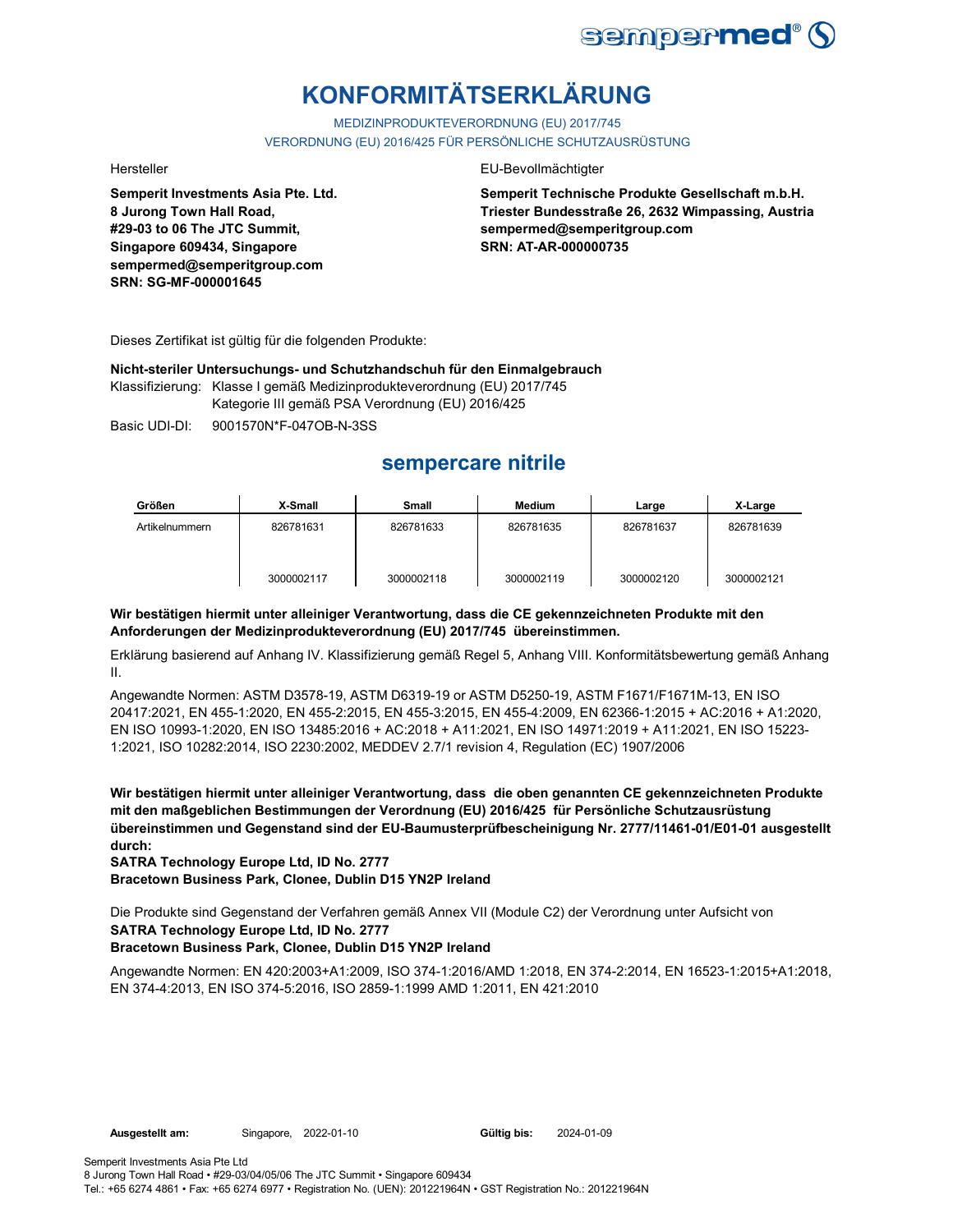

# **DÉCLARATION DE CONFORMITÉ**

RÈGLEMENT POUR LES DISPOSITIFS MÉDICAUX (UE) 2017/745 RÈGLEMENT (UE) 2016/425 POUR L'ÉQUIPEMENT DE PROTECTION INDIVIDUELLE

**Semperit Investments Asia Pte. Ltd. 8 Jurong Town Hall Road, #29-03 to 06 The JTC Summit, Singapore 609434, Singapore sempermed@semperitgroup.com SRN: SG-MF-000001645**

### Fabricant **Représentant UE**

**Semperit Technische Produkte Gesellschaft m.b.H. Triester Bundesstraße 26, 2632 Wimpassing, Austria sempermed@semperitgroup.com SRN: AT-AR-000000735**

Ce certificat est valable pour les produits suivants :

### **Gant d'examen et de protection non-stérile à usage unique**

Classification : Classe I selon la règlement pour dispositifs médicaux (UE) 2017/745 Catégorie III selon la règlement EPI (UE) 2016/425

Basic UDI-DI: 9001570N\*F-047OB-N-3SS

## **sempercare nitrile**

| Tailles           | X-Small    | Small      | Medium     | Large      | X-Large    |
|-------------------|------------|------------|------------|------------|------------|
| Numéros d'article | 826781631  | 826781633  | 826781635  | 826781637  | 826781639  |
|                   | 3000002117 | 3000002118 | 3000002119 | 3000002120 | 3000002121 |

### **Par la présente, nous déclarons sous notre propre responsabilité que les produits portant le symbole CE sont conformes aux exigences de la règlement sur les dispositifs médicaux (EU) 2017/745.**

La déclaration se fonde sur l'annexe IV. Classification selon la règle 5, annexe VIII. Évaluation de la conformité selon l'annexe II.

Normes appliquées : ASTM D3578-19, ASTM D6319-19 or ASTM D5250-19, ASTM F1671/F1671M-13, EN ISO 20417:2021, EN 455-1:2020, EN 455-2:2015, EN 455-3:2015, EN 455-4:2009, EN 62366-1:2015 + AC:2016 + A1:2020, EN ISO 10993-1:2020, EN ISO 13485:2016 + AC:2018 + A11:2021, EN ISO 14971:2019 + A11:2021, EN ISO 15223- 1:2021, ISO 10282:2014, ISO 2230:2002, MEDDEV 2.7/1 revision 4, Regulation (EC) 1907/2006

**Par la présente, nous déclarons sous notre propre responsabilité que les produits portant le symbole CE mentionnés ci-dessus sont conformes aux dispositions essentielles de la règlement (UE) 2016/425 concernant l'équipement de protection individuelle sont identiques à l'équipement de protection individuelle faisant l'objet du certificat d'examen de type UE numéro 2777/11461-01/E01-01 délivré par:**

### **SATRA Technology Europe Ltd, ID No. 2777 Bracetown Business Park, Clonee, Dublin D15 YN2P Ireland**

Les produits sont soumis aux procédures visées dans l'annexe VII (Module C2) de la règlement sous la surveillance de **SATRA Technology Europe Ltd, ID No. 2777**

### **Bracetown Business Park, Clonee, Dublin D15 YN2P Ireland**

Normes appliquées : EN 420:2003+A1:2009, ISO 374-1:2016/AMD 1:2018, EN 374-2:2014, EN 16523-1:2015+A1:2018, EN 374-4:2013, EN ISO 374-5:2016, ISO 2859-1:1999 AMD 1:2011, EN 421:2010

**Délivré le :** Singapore, 2022-01-10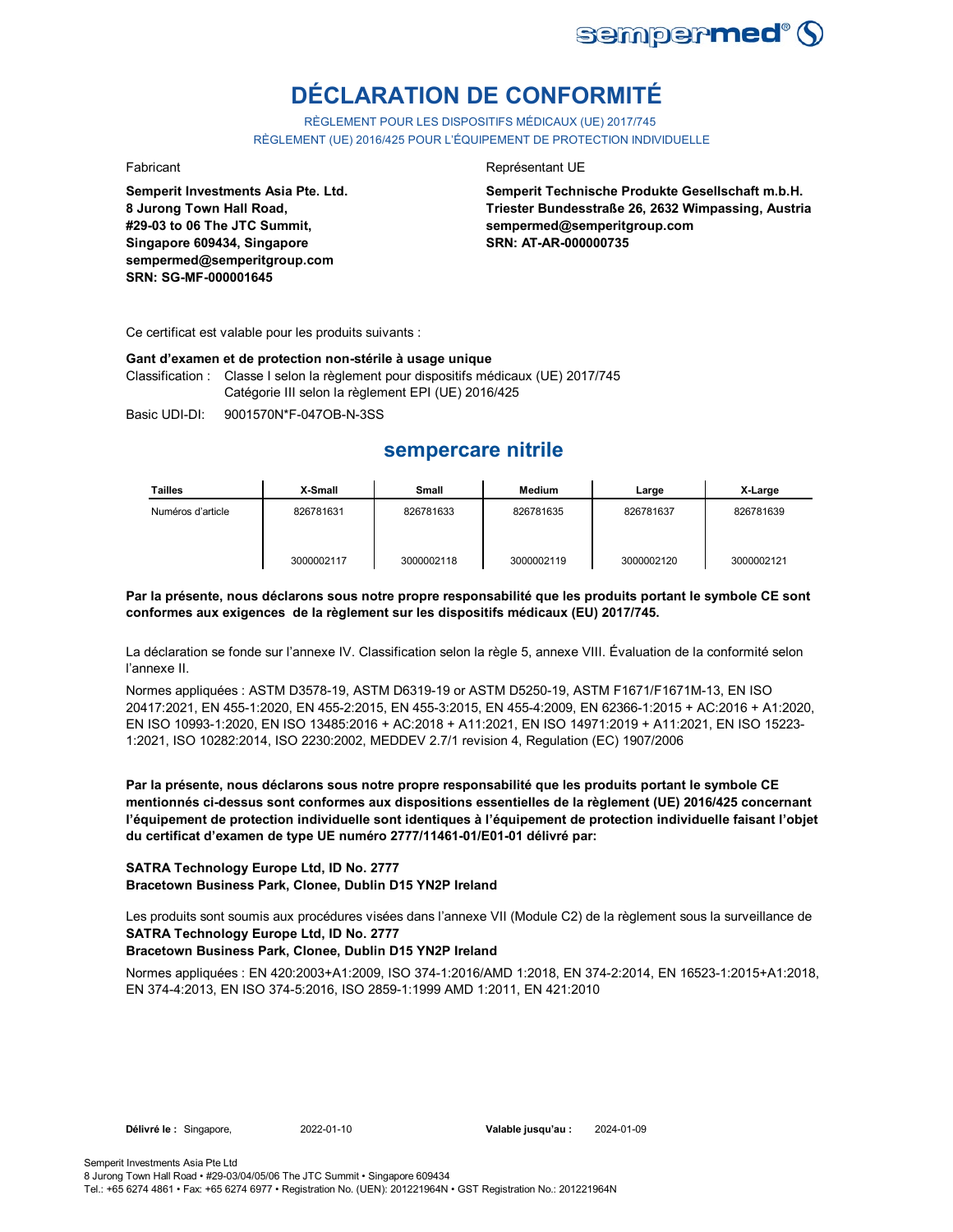

# **DICHIARAZIONE DI CONFORMITÀ**

REGOLAMENTO SUL DISPOSITIVO MEDICO (UE) 2017/745

REGOLAMENTO (UE) 2016/425 DELL'APPARECCHIATURA DI PROTEZIONE INDIVIDUALE

**Semperit Investments Asia Pte. Ltd. 8 Jurong Town Hall Road, #29-03 to 06 The JTC Summit, Singapore 609434, Singapore sempermed@semperitgroup.com SRN: SG-MF-000001645**

### Produttore **Rappresentante autorizzato nell'UE**

**Semperit Technische Produkte Gesellschaft m.b.H. Triester Bundesstraße 26, 2632 Wimpassing, Austria sempermed@semperitgroup.com SRN: AT-AR-000000735**

Questo certificato è valido per il seguente prodotto:

### **Guanto protettivo non sterile monouso da esame**

Clasificazione: Classe I secondo il regolamento dispositivi medici (UE) 2017/745 Categoria III secondo il regolamento (UE) 2016/425 del PPE

Basic UDI-DI: 9001570N\*F-047OB-N-3SS

## **sempercare nitrile**

| Misure          | X-Small    | Small      | Medium     | Large      | X-Large    |
|-----------------|------------|------------|------------|------------|------------|
| Codici articolo | 826781631  | 826781633  | 826781635  | 826781637  | 826781639  |
|                 | 3000002117 | 3000002118 | 3000002119 | 3000002120 | 3000002121 |

### **Con la presente, dichiariamo sotto la nostra esclusiva responsabilità che il prodotto con marchio CE sopra descritto soddisfa i requisiti del regolamento sui dispositivi medici (UE) 2017/745 .**

Dichiarazione basata sull'allegato IV. Classificazione secondo la regola 5, allegato VIII. La valutazione della conformità si basa sull'allegato II.

Norme applicate: ASTM D3578-19, ASTM D6319-19 or ASTM D5250-19, ASTM F1671/F1671M-13, EN ISO 20417:2021, EN 455-1:2020, EN 455-2:2015, EN 455-3:2015, EN 455-4:2009, EN 62366-1:2015 + AC:2016 + A1:2020, EN ISO 10993-1:2020, EN ISO 13485:2016 + AC:2018 + A11:2021, EN ISO 14971:2019 + A11:2021, EN ISO 15223- 1:2021, ISO 10282:2014, ISO 2230:2002, MEDDEV 2.7/1 revision 4, Regulation (EC) 1907/2006

**Con la presente, dichiariamo sotto la nostra esclusiva responsabilità che il prodotto con marchio CE sopra descritto è conforme alle disposizioni applicabili del Regolamento (UE) 2016/425 sui dispositivi di protezione individuale ed è identico al dispositivo di protezione personale che è soggetto al Certificato di Esame di Tipo UE n. 2777/11461-01/E01-01 rilasciato da:**

**SATRA Technology Europe Ltd, ID No. 2777**

**Bracetown Business Park, Clonee, Dublin D15 YN2P Ireland**

ed è soggetto alla procedura di cui all'allegato VII (modulo C2) del regolamento (UE) 2016/425 sotto il controllo di **SATRA Technology Europe Ltd, ID No. 2777**

### **Bracetown Business Park, Clonee, Dublin D15 YN2P Ireland**

Norme applicate: EN 420:2003+A1:2009, ISO 374-1:2016/AMD 1:2018, EN 374-2:2014, EN 16523-1:2015+A1:2018, EN 374-4:2013, EN ISO 374-5:2016, ISO 2859-1:1999 AMD 1:2011, EN 421:2010

2022-01-10 **Scade:** 2024-01-09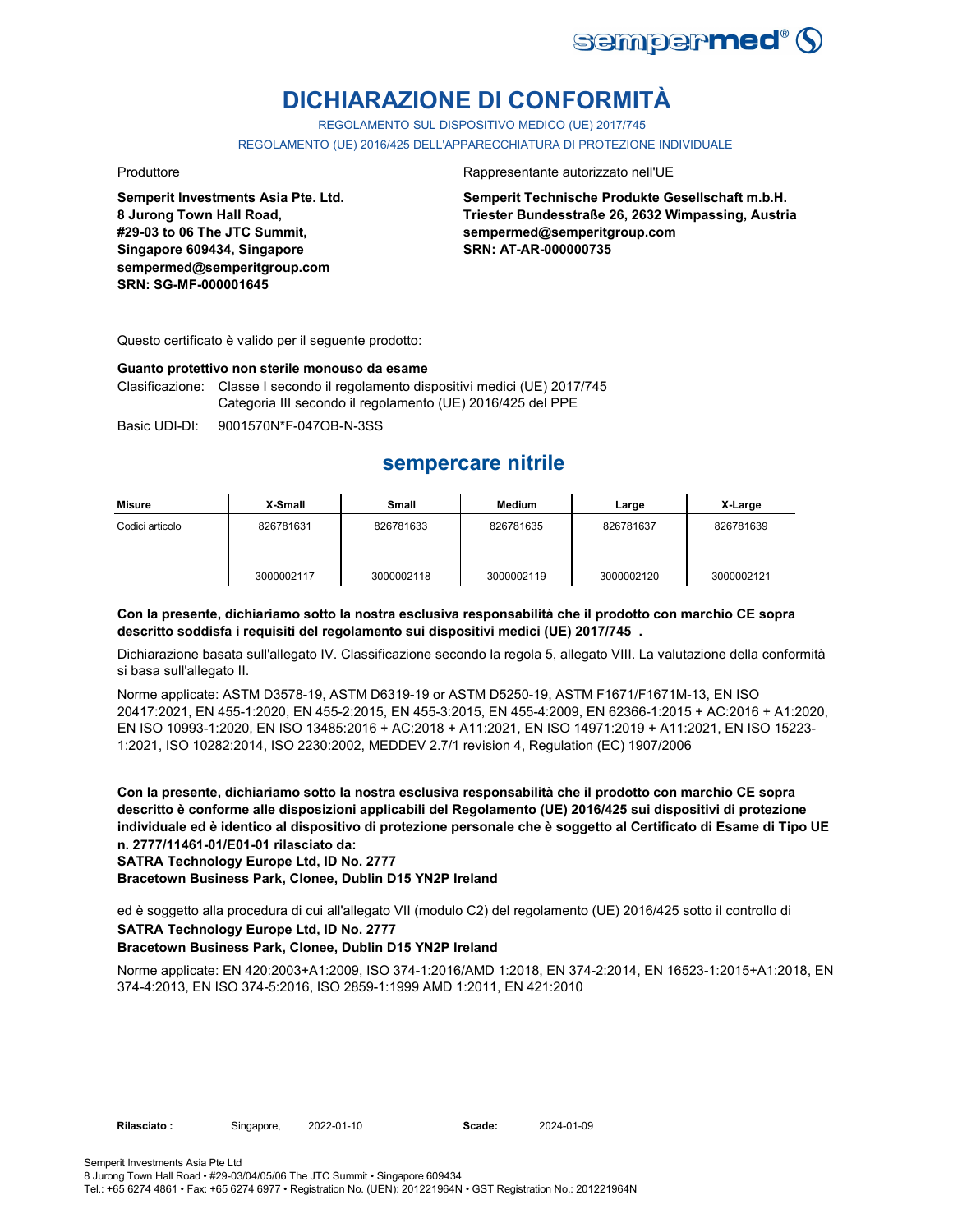

# **CONFORMITEITSVERKLARING**

VERORDENING MEDISCHE PRODUCTEN (EU) 2017/745 VERORDENING (EU) 2016/425 BETREFFENDE PERSOONLIJKE BESCHERMENDE UITRUSTING

**Semperit Investments Asia Pte. Ltd. 8 Jurong Town Hall Road, #29-03 to 06 The JTC Summit, Singapore 609434, Singapore sempermed@semperitgroup.com SRN: SG-MF-000001645**

### Fabrikant Gemachtigde EU

**Semperit Technische Produkte Gesellschaft m.b.H. Triester Bundesstraße 26, 2632 Wimpassing, Austria sempermed@semperitgroup.com SRN: AT-AR-000000735**

Dit certificaat is geldig voor de volgende producten:

### **Niet-steriele onderzoeks- en beschermende handschoenen voor eenmalig gebruik**

Classificatie: Klasse I volgens Verordening (EU) 2017/745 betreffende medische hulpmiddelen Categorie III volgens PBM-verordening (EU) 2016/425

Basic UDI-DI: 9001570N\*F-047OB-N-3SS

## **sempercare nitrile**

| Maten          | X-Small    | Small      | <b>Medium</b> | Large      | X-Large    |
|----------------|------------|------------|---------------|------------|------------|
| Artikelnummers | 826781631  | 826781633  | 826781635     | 826781637  | 826781639  |
|                | 3000002117 | 3000002118 | 3000002119    | 3000002120 | 3000002121 |

### **Wij verklaren hierbij onder uitsluitende verantwoordelijkheid, dat de CE-gemarkeerde producten voldoen aan de vereisten van de Verordening Medische Hulpmiddelen (EU) 2017/745.**

Verklaring op basis van bijlage IV. Classificatie volgens regel 5, bijlage VIII. De conformiteitsbeoordeling is gebaseerd op bijlage II.

Toegepaste normen: ASTM D3578-19, ASTM D6319-19 or ASTM D5250-19, ASTM F1671/F1671M-13, EN ISO 20417:2021, EN 455-1:2020, EN 455-2:2015, EN 455-3:2015, EN 455-4:2009, EN 62366-1:2015 + AC:2016 + A1:2020, EN ISO 10993-1:2020, EN ISO 13485:2016 + AC:2018 + A11:2021, EN ISO 14971:2019 + A11:2021, EN ISO 15223-1:2021, ISO 10282:2014, ISO 2230:2002, MEDDEV 2.7/1 revision 4, Regulation (EC) 1907/2006

**Hierbij verklaren wij onder uitsluitende verantwoordelijkheid, dat de bovengenoemde CE-gemarkeerde producten voldoen aan de relevante bepalingen van de Verordening (EU) 2016/425 over persoonlijke beschermingsmiddelen en het onderworpen zijn aan het certificaat van EU-typeonderzoek nr.2777/11461- 01/E01-01 uitgegeven door:**

**SATRA Technology Europe Ltd, ID No. 2777**

**Bracetown Business Park, Clonee, Dublin D15 YN2P Ireland**

De producten vallen onder de procedures van bijlage VII (module C2) van de verordening onder toezicht van

## **SATRA Technology Europe Ltd, ID No. 2777**

### **Bracetown Business Park, Clonee, Dublin D15 YN2P Ireland**

Toegepaste normen: EN 420:2003+A1:2009, ISO 374-1:2016/AMD 1:2018, EN 374-2:2014, EN 16523- 1:2015+A1:2018, EN 374-4:2013, EN ISO 374-5:2016, ISO 2859-1:1999 AMD 1:2011, EN 421:2010

Geldig tot: 2024-01-09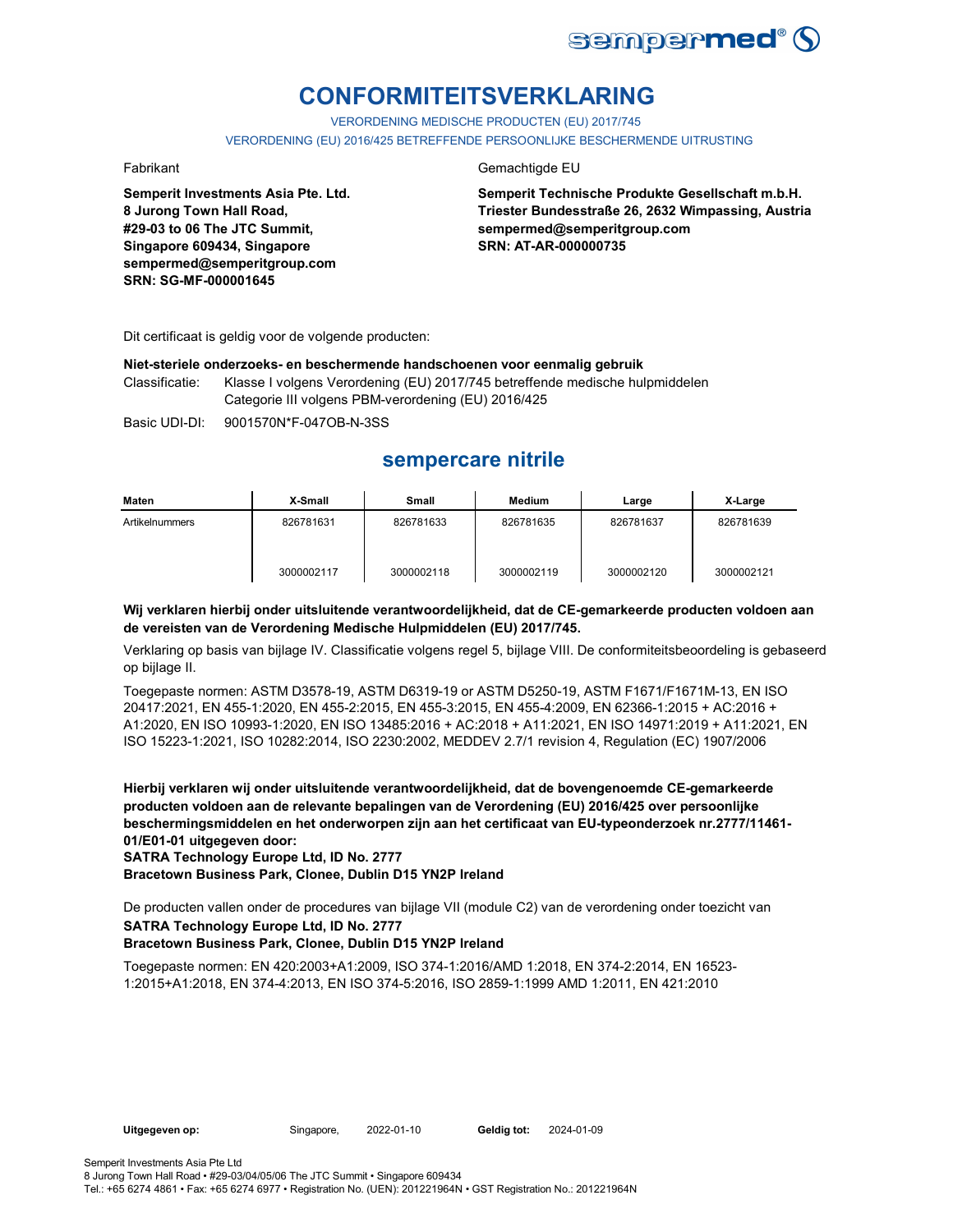

# **DECLARACIÓN DE CONFORMIDAD**

REGLAMENTO (UE) 2017/745 DE PRODUCTOS MEDICINALES REGLAMENTO (UE) 2016/425 PARA EQUIPAMIENTOS PERSONALES

**Semperit Investments Asia Pte. Ltd. 8 Jurong Town Hall Road, #29-03 to 06 The JTC Summit, Singapore 609434, Singapore sempermed@semperitgroup.com SRN: SG-MF-000001645**

### Fabricante **Representante de la UE**

**Semperit Technische Produkte Gesellschaft m.b.H. Triester Bundesstraße 26, 2632 Wimpassing, Austria sempermed@semperitgroup.com SRN: AT-AR-000000735**

El presente certificado es válido para los siguientes productos:

### **Guante de exploración y protección no estéril para un solo uso**

Clasificación: Clase I según el Reglamento de Productos Medicinales (EU) 2017/745 Categoría III según el Reglamento EPI (UE) 2016/425

Basic UDI-DI: 9001570N\*F-047OB-N-3SS

## **sempercare nitrile**

| Tamaños            | X-Small    | Small      | Medium     | Large      | X-Large    |
|--------------------|------------|------------|------------|------------|------------|
| Número de artículo | 826781631  | 826781633  | 826781635  | 826781637  | 826781639  |
|                    | 3000002117 | 3000002118 | 3000002119 | 3000002120 | 3000002121 |

### **Por la presente confirmamos bajo nuestra exclusiva responsabilidad que los productos con marcado CE cumplen con los requisitos del Reglamento (UE) 2017/745 sobre productos sanitarios.**

Declaración basada en el anexo IV. Clasificación según la norma 5 del anexo VIII. La evaluación de la conformidad se basa en el anexo II.

Normas aplicadas: ASTM D3578-19, ASTM D6319-19 or ASTM D5250-19, ASTM F1671/F1671M-13, EN ISO 20417:2021, EN 455-1:2020, EN 455-2:2015, EN 455-3:2015, EN 455-4:2009, EN 62366-1:2015 + AC:2016 + A1:2020, EN ISO 10993- 1:2020, EN ISO 13485:2016 + AC:2018 + A11:2021, EN ISO 14971:2019 + A11:2021, EN ISO 15223-1:2021, ISO 10282:2014, ISO 2230:2002, MEDDEV 2.7/1 revision 4, Regulation (EC) 1907/2006

**Por la presente confirmamos, bajo nuestra exclusiva responsabilidad, que los productos arriba mencionados con la marca CE cumplen con las disposiciones pertinentes del Reglamento (UE) 2016/425 para equipos de protección personal y están sujetos al Certificado de examen de tipo nº. 2777/11461-01/E01-01 expedido por:**

### **SATRA Technology Europe Ltd, ID No. 2777**

**Bracetown Business Park, Clonee, Dublin D15 YN2P Ireland**

Los productos están sujetos a los procedimientos establecidos en el anexo VII (módulo C2) del Reglamento bajo la supervisión de

### **SATRA Technology Europe Ltd, ID No. 2777**

### **Bracetown Business Park, Clonee, Dublin D15 YN2P Ireland**

Normas aplicadas: EN 420:2003+A1:2009, ISO 374-1:2016/AMD 1:2018, EN 374-2:2014, EN 16523-1:2015+A1:2018, EN 374-4:2013, EN ISO 374-5:2016, ISO 2859-1:1999 AMD 1:2011, EN 421:2010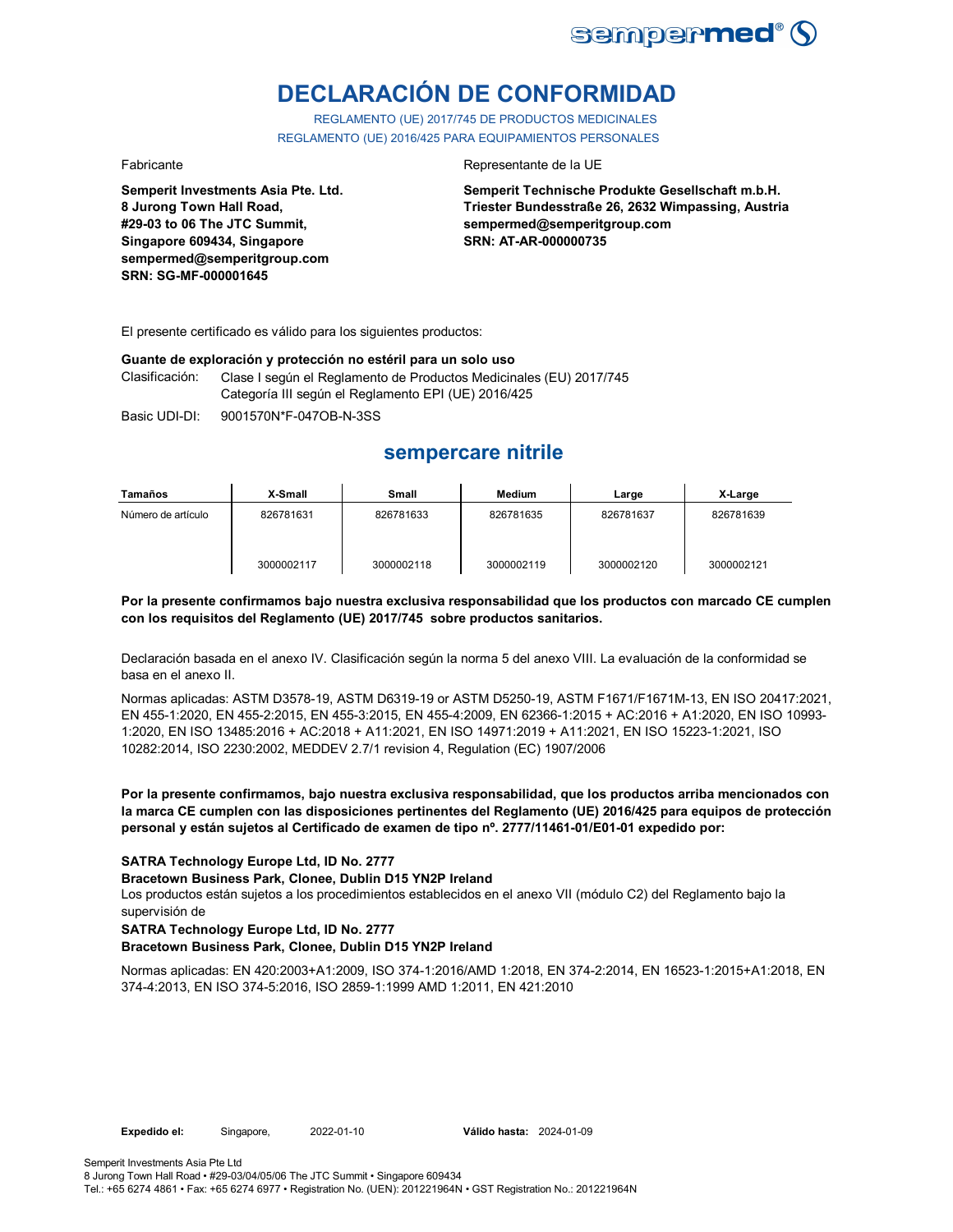

# **DECLARAÇÃO DE CONFORMIDADE**

REGULAMENTO (UE) 2017/745 SOBRE DISPOSITIVOS MÉDICOS REGULAMENTO (UE) 2016/425 SOBRE EQUIPAMENTO DE PROTEÇÃO INDIVIDUAL

**Semperit Investments Asia Pte. Ltd. 8 Jurong Town Hall Road, #29-03 to 06 The JTC Summit, Singapore 609434, Singapore sempermed@semperitgroup.com SRN: SG-MF-000001645**

### Fabricante da UE

**Semperit Technische Produkte Gesellschaft m.b.H. Triester Bundesstraße 26, 2632 Wimpassing, Austria sempermed@semperitgroup.com SRN: AT-AR-000000735**

Este certificado é válido para os seguintes produtos:

### **Luva de exame e de proteção não estéril para uso único**

Classificação: Classe I de acordo com o regulamento de Dispositivos Médicos (UE) 2017/745 Categoria III de acordo com o regulamento EPI (UE) 2016/425

Basic UDI-DI: 9001570N\*F-047OB-N-3SS

## **sempercare nitrile**

| Tamanhos          | X-Small    | <b>Small</b> | Medium     | Large      | X-Large    |
|-------------------|------------|--------------|------------|------------|------------|
| Números de artigo | 826781631  | 826781633    | 826781635  | 826781637  | 826781639  |
|                   | 3000002117 | 3000002118   | 3000002119 | 3000002120 | 3000002121 |

### **Declaramos desta forma, sob a nossa exclusiva responsabilidade, que os produtos com a marca CE estão em conformidade com os requisitos da Regulamento de Dispositivos Médicos (UE) 2017/745 .**

Declaração baseada no Anexo IV. Classificação de acordo com a regra 5, Anexo VIII. Avaliação da conformidade com base no Anexo II.

Normas aplicadas: ASTM D3578-19, ASTM D6319-19 or ASTM D5250-19, ASTM F1671/F1671M-13, EN ISO 20417:2021, EN 455-1:2020, EN 455-2:2015, EN 455-3:2015, EN 455-4:2009, EN 62366-1:2015 + AC:2016 + A1:2020, EN ISO 10993- 1:2020, EN ISO 13485:2016 + AC:2018 + A11:2021, EN ISO 14971:2019 + A11:2021, EN ISO 15223-1:2021, ISO 10282:2014, ISO 2230:2002, MEDDEV 2.7/1 revision 4, Regulation (EC) 1907/2006

**Declaramos desta forma, sob a nossa exclusiva responsabilidade, que os produtos com a marca CE acima mencionados estão em conformidade com as disposições relevantes do regulamento (UE) 2016/425 para Equipamentos de Proteção Individual e são objeto do certificado de exame de tipo da UE n.º 2777/11461-01/E01-01 emitido por:**

**SATRA Technology Europe Ltd, ID No. 2777**

**Bracetown Business Park, Clonee, Dublin D15 YN2P Ireland**

Os produtos são objeto dos procedimentos previstos no anexo VII (módulo C2) do regulamento, sob a supervisão de

### **SATRA Technology Europe Ltd, ID No. 2777**

### **Bracetown Business Park, Clonee, Dublin D15 YN2P Ireland**

Normas aplicadas: EN 420:2003+A1:2009, ISO 374-1:2016/AMD 1:2018, EN 374-2:2014, EN 16523-1:2015+A1:2018, EN 374-4:2013, EN ISO 374-5:2016, ISO 2859-1:1999 AMD 1:2011, EN 421:2010

Emitido em: Singapore, 2022-01-10 Válido até: 2022-01-10 2024-01-09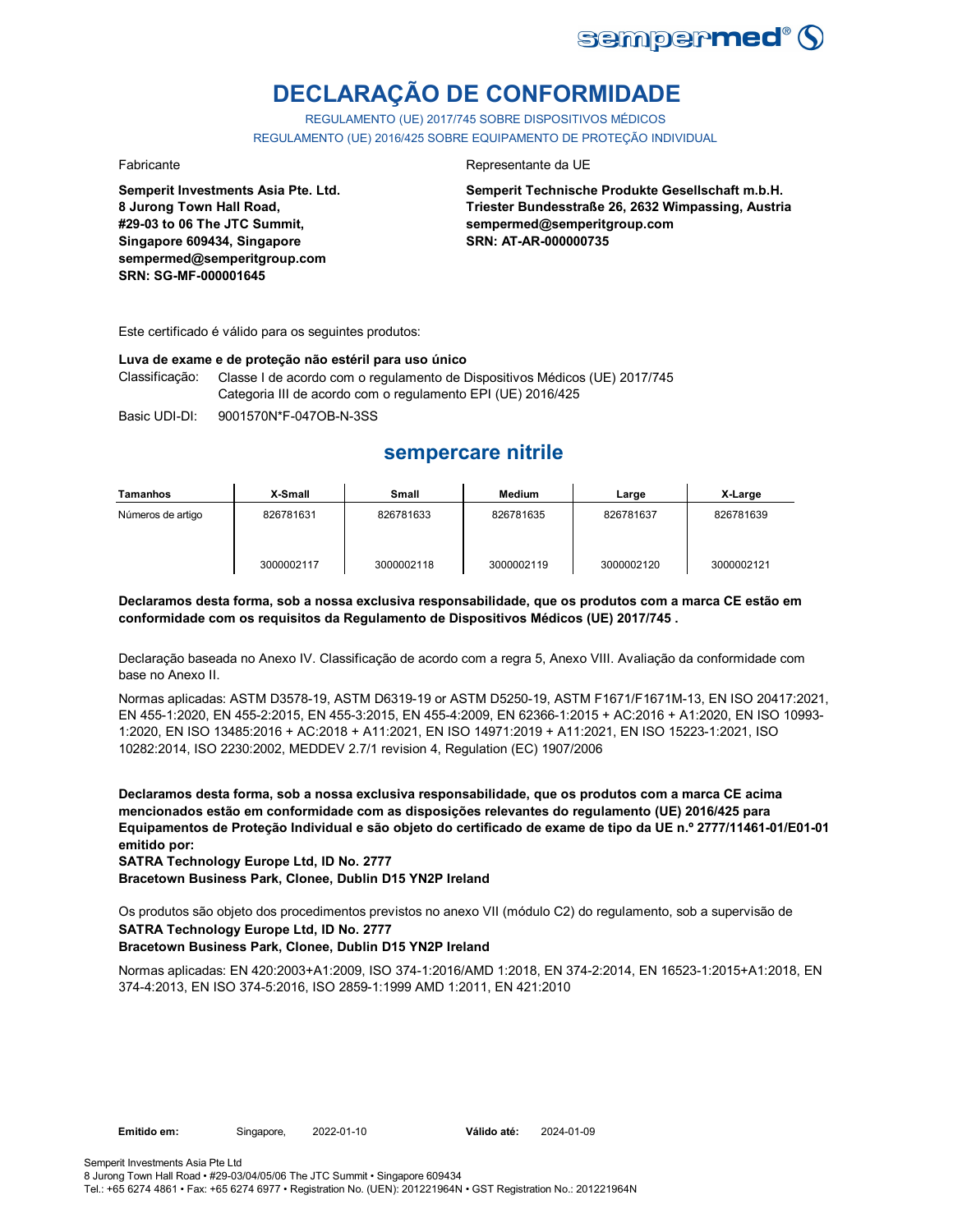

# **DEKLARATON OM ÖVERENSSTÄMMELSE**

FÖRORDNING (EU) 2017/745 MEDICINTEKNISKA PRODUKTER FÖRORDNING (EU) 2016/425 FÖR PERSONLIG SKYDDSUTRUSTNING

**Semperit Investments Asia Pte. Ltd. 8 Jurong Town Hall Road, #29-03 to 06 The JTC Summit, Singapore 609434, Singapore sempermed@semperitgroup.com SRN: SG-MF-000001645**

### Tillverkare Behörig representant hos EU

**Semperit Technische Produkte Gesellschaft m.b.H. Triester Bundesstraße 26, 2632 Wimpassing, Austria sempermed@semperitgroup.com SRN: AT-AR-000000735**

Detta certifikat gäller följande produkt:

### **Icke-steril inspektions- och skyddshandske för engångsanvändning**

Klassificering: Klass I enligt EU-förordning för medicintek-niska produkter (MD) (EU) 2017/745 Kategori III enligt EU-förordning för personlig skyddsutrustning (PPE) 2016/425

Basic UDI-DI: 9001570N\*F-047OB-N-3SS

## **sempercare nitrile**

| <b>Storlekar</b> | X-Small    | Small      | <b>Medium</b> | Large      | X-Large    |
|------------------|------------|------------|---------------|------------|------------|
| Artikelkoder     | 826781631  | 826781633  | 826781635     | 826781637  | 826781639  |
|                  | 3000002117 | 3000002118 | 3000002119    | 3000002120 | 3000002121 |

### **Vi förklarar härmed under eget exklusivt ansvar att ovan beskrivna, CE-markerade produkt stämmer överens med erforderliga i förordning för medicinska produkter (EU) 2017/745.**

Förklaring på grundval av bilaga IV. Klassificering enligt regel 5, bilaga VIII. Bedömningen av överensstämmelse grundar sig på bilaga II.

Tillämpade standarder: ASTM D3578-19, ASTM D6319-19 or ASTM D5250-19, ASTM F1671/F1671M-13, EN ISO 20417:2021, EN 455-1:2020, EN 455-2:2015, EN 455-3:2015, EN 455-4:2009, EN 62366-1:2015 + AC:2016 + A1:2020, EN ISO 10993-1:2020, EN ISO 13485:2016 + AC:2018 + A11:2021, EN ISO 14971:2019 + A11:2021, EN ISO 15223- 1:2021, ISO 10282:2014, ISO 2230:2002, MEDDEV 2.7/1 revision 4, Regulation (EC) 1907/2006

**Vi förklarar härmed under eget exklusivt ansvar att ovan beskrivna, CE-markerade produkt stämmer överens med tillämpliga bestämmelser i EU-förordningen 2016/425 för personlig skyddsutrustning och är identisk med den personliga skyddsutrustning som anges i EU-certifikat för typgranskning nummer2777/11461-01/E01-01 daterad av:**

### **SATRA Technology Europe Ltd, ID No. 2777**

### **Bracetown Business Park, Clonee, Dublin D15 YN2P Ireland**

och är föremål för den procedur som beskrivs i Bilaga VII (Modul C2) till EU-förordningen 2016/425 under the supervision of under uppsikt av

### **SATRA Technology Europe Ltd, ID No. 2777**

### **Bracetown Business Park, Clonee, Dublin D15 YN2P Ireland**

Tillämpade standarder: EN 420:2003+A1:2009, ISO 374-1:2016/AMD 1:2018, EN 374-2:2014, EN 16523- 1:2015+A1:2018, EN 374-4:2013, EN ISO 374-5:2016, ISO 2859-1:1999 AMD 1:2011, EN 421:2010

2024-01-09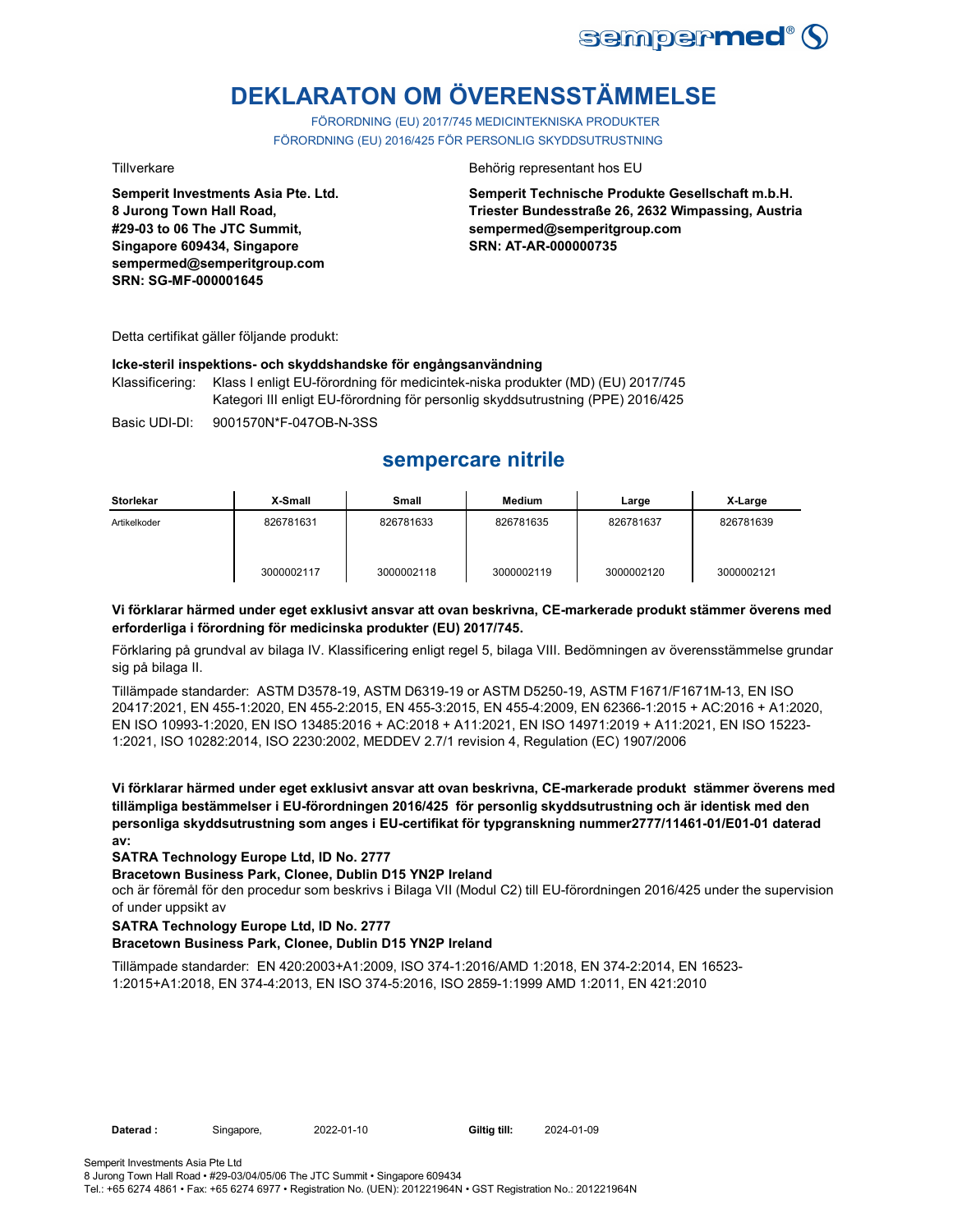

# **KONFORMITETSERKLÆRING**

FORORDNING (EU) 2017/745 OM MEDICINSK UDSTYR FORORDNING (EU) 2016/425 FOR PERSONLIGE VÆRNEMIDLER

Producent **EU-befuldmægtigede** 

**Semperit Technische Produkte Gesellschaft m.b.H. Triester Bundesstraße 26, 2632 Wimpassing, Austria sempermed@semperitgroup.com SRN: AT-AR-000000735**

Dette certifikat er gyldigt for følgende produkter:

**Semperit Investments Asia Pte. Ltd.**

**8 Jurong Town Hall Road, #29-03 to 06 The JTC Summit, Singapore 609434, Singapore sempermed@semperitgroup.com**

**SRN: SG-MF-000001645**

### **Ikke-steril undersøgelses- og beskyttelseshandske til engangsbrug**

Klassificering: Klasse I jævnfør (EU) 2017/745 -forordningen for medicinsk udstyr Kategori III jævnfør PVM-forordningen (EU) 2016/425

Basic UDI-DI: 9001570N\*F-047OB-N-3SS

## **sempercare nitrile**

| Størrelser   | X-Small    | <b>Small</b> | <b>Medium</b> | Large      | X-Large    |
|--------------|------------|--------------|---------------|------------|------------|
| Artikelnumre | 826781631  | 826781633    | 826781635     | 826781637  | 826781639  |
|              | 3000002117 | 3000002118   | 3000002119    | 3000002120 | 3000002121 |

### **Vi bekræfter hermed under fuldt ansvar, at de ovenfor nævnte CE-mærkede produkter stemmer overens med de krav i forordningen for medicinsk udstyr (EU) 2017/745.**

Erklæring på grundlag af bilag IV. Klassificering i henhold til regel 5, bilag VIII. Overensstemmelsesvurderingen er baseret på bilag II.

Anvendte standarder: ASTM D3578-19, ASTM D6319-19 or ASTM D5250-19, ASTM F1671/F1671M-13, EN ISO 20417:2021, EN 455-1:2020, EN 455-2:2015, EN 455-3:2015, EN 455-4:2009, EN 62366-1:2015 + AC:2016 + A1:2020, EN ISO 10993-1:2020, EN ISO 13485:2016 + AC:2018 + A11:2021, EN ISO 14971:2019 + A11:2021, EN ISO 15223- 1:2021, ISO 10282:2014, ISO 2230:2002, MEDDEV 2.7/1 revision 4, Regulation (EC) 1907/2006

### **Vi bekræfter hermed under fuldt ansvar, at de ovenfor nævnte CE-mærkede produkter stemmer overens med med de afgørende bestemmelser i forordningen (EU) 2016/425 for personlige værnemidler, og er genstand for EUcertificering af typeafprøvning nr.2777/11461-01/E01-01 udstedt gennem:**

### **SATRA Technology Europe Ltd, ID No. 2777**

**Bracetown Business Park, Clonee, Dublin D15 YN2P Ireland**

Produkterne er genstand for procedurer jævnfør VII (modul C2) i forordningen med opsyn af

**SATRA Technology Europe Ltd, ID No. 2777**

### **Bracetown Business Park, Clonee, Dublin D15 YN2P Ireland**

Anvendte standarder: EN 420:2003+A1:2009, ISO 374-1:2016/AMD 1:2018, EN 374-2:2014, EN 16523-1:2015+A1:2018, EN 374-4:2013, EN ISO 374-5:2016, ISO 2859-1:1999 AMD 1:2011, EN 421:2010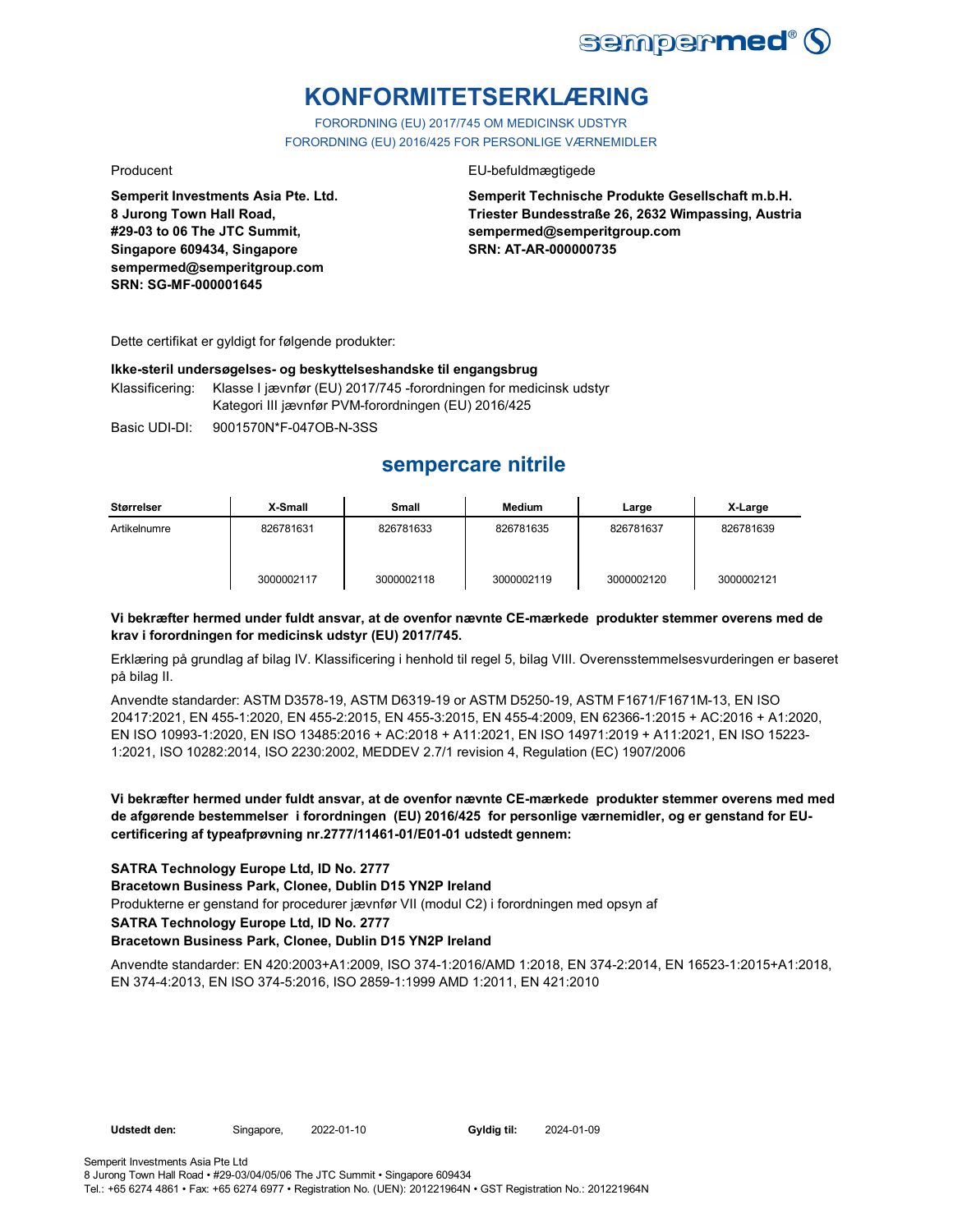

# **KONFORMITETSERKLÆRING**

FORORDNING FOR MEDISINSK UTSTYR (EU) 2017/745 FORORDNING (EU) 2016/425 OM PERSONLIG VERNEUTSTYR

**Semperit Investments Asia Pte. Ltd. 8 Jurong Town Hall Road, #29-03 to 06 The JTC Summit, Singapore 609434, Singapore sempermed@semperitgroup.com SRN: SG-MF-000001645**

### Produsent **Autorisert representant i EU**

**Semperit Technische Produkte Gesellschaft m.b.H. Triester Bundesstraße 26, 2632 Wimpassing, Austria sempermed@semperitgroup.com SRN: AT-AR-000000735**

Dette sertifikatet er gyldig for følgende produkter:

### **Ikke-steril undersøkelses- og beskyttelseshanske for engangsbruk**

Klassifisering: Klasse I i henhold til forordning for medisinsk utstyr (EU) 2017/745 Kategori III i henhold til PVU-forordningen (EU) nr. 2016/425

Basic UDI-DI: 9001570N\*F-047OB-N-3SS

## **sempercare nitrile**

| <b>Størrelser</b> | X-Small    | <b>Small</b> | Medium     | Large      | X-Large    |
|-------------------|------------|--------------|------------|------------|------------|
| Artikkelnumre     | 826781631  | 826781633    | 826781635  | 826781637  | 826781639  |
|                   | 3000002117 | 3000002118   | 3000002119 | 3000002120 | 3000002121 |

### **Vi erklærer herved under eneansvar at det CE-merkede produktet oppfyller de kravene i Uredbet for medisinsk utstyr (EU) 2017/745.**

Erklæring basert på vedlegg IV. Klassifisering i henhold til regel nr. 5, vedlegg VIII. Samsvarsvurderingen er basert på vedlegg II.

Relevante standarder: ASTM D3578-19, ASTM D6319-19 or ASTM D5250-19, ASTM F1671/F1671M-13, EN ISO 20417:2021, EN 455-1:2020, EN 455-2:2015, EN 455-3:2015, EN 455-4:2009, EN 62366-1:2015 + AC:2016 + A1:2020, EN ISO 10993-1:2020, EN ISO 13485:2016 + AC:2018 + A11:2021, EN ISO 14971:2019 + A11:2021, EN ISO 15223- 1:2021, ISO 10282:2014, ISO 2230:2002, MEDDEV 2.7/1 revision 4, Regulation (EC) 1907/2006

**Vi erklærer herved under eneansvar at det CE-merkede produktet som er nevnt ovenfor oppfyller de relevante bestemmelsene i Forordning (EU) nr. 2016/425 om personlig verneutstyr og er gjenstand for EUtypeprøvesertifikat nr. 2777/11461-01/E01-01 utstedt av:**

**SATRA Technology Europe Ltd, ID No. 2777**

### **Bracetown Business Park, Clonee, Dublin D15 YN2P Ireland**

Produktet er gjenstand for prosedyren som er beskrevet i Vedlegg VII (Modul C2) i Forordning nr. 2016/425 under tilsyn av

### **SATRA Technology Europe Ltd, ID No. 2777**

### **Bracetown Business Park, Clonee, Dublin D15 YN2P Ireland**

Relevante standarder: EN 420:2003+A1:2009, ISO 374-1:2016/AMD 1:2018, EN 374-2:2014, EN 16523-1:2015+A1:2018, EN 374-4:2013, EN ISO 374-5:2016, ISO 2859-1:1999 AMD 1:2011, EN 421:2010

Gyldig til: 2024-01-09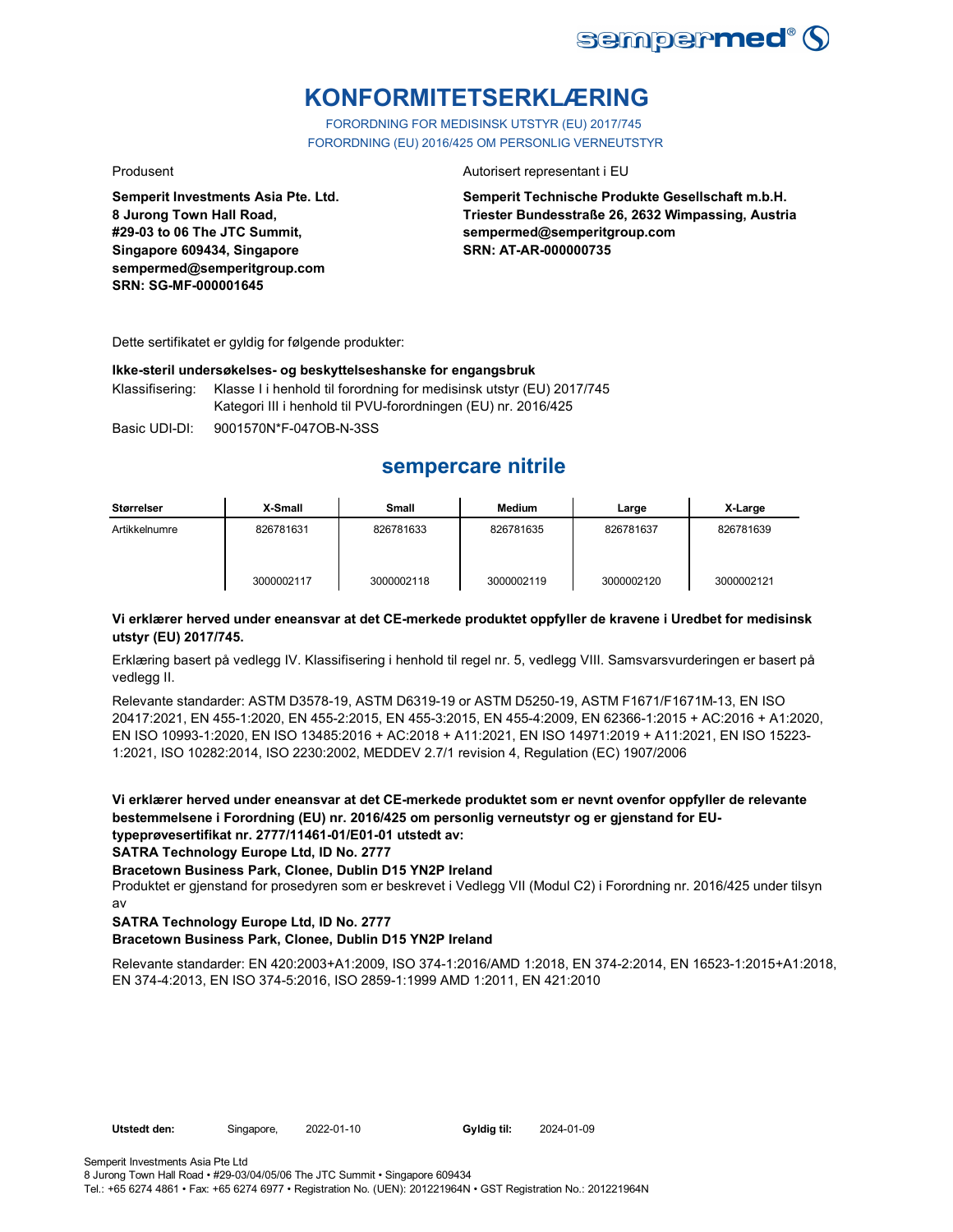

# **VAATIMUSTENMUKAISUUSVAKUUTUS**

LÄÄKINNÄLLISIÄ LAITTEITA KOSKEVA ASETUS (EU) 2017/745 HENKILÖNSUOJAIMISTA ANNETTU ASETUS (EU) 2016/425

**Semperit Investments Asia Pte. Ltd. 8 Jurong Town Hall Road, #29-03 to 06 The JTC Summit, Singapore 609434, Singapore sempermed@semperitgroup.com SRN: SG-MF-000001645**

### Valmistaja EU:n valtuutettu edustaja

**Semperit Technische Produkte Gesellschaft m.b.H. Triester Bundesstraße 26, 2632 Wimpassing, Austria sempermed@semperitgroup.com SRN: AT-AR-000000735**

Tämä sertifikaatti koskee seuraavia tuotteita:

### **Kertakäyttöinen ei-steriili tutkimus- ja suojakäsine**

Luokitus: Luokka I lääkinnällisiä laitteita koskevan asetuksen (EU) 2017/745 mukaisesti Luokka III henkilönsuojaimista annetun asetuksen (EU) 2016/425 mukaisesti

Basic UDI-DI: 9001570N\*F-047OB-N-3SS

## **sempercare nitrile**

| Koot         | X-Small    | Small      | <b>Medium</b> | Large      | X-Large    |
|--------------|------------|------------|---------------|------------|------------|
| Tuotenumerot | 826781631  | 826781633  | 826781635     | 826781637  | 826781639  |
|              | 3000002117 | 3000002118 | 3000002119    | 3000002120 | 3000002121 |

### **Täten vahvistamme yksinomaisella vastuullamme, että CE-merkityt tuotteet vastaavat lääkinnällisiä laitteita koskevan asetuksen (EU) 2017/745 mukaisia vaatimuksia.**

Liitteeseen IV perustuva julistus. Luokitus liitteen VIII 5 säännön mukaisesti. Vaatimustenmukaisuuden arviointi perustuu liitteeseen II.

Sovelletut standardit: ASTM D3578-19, ASTM D6319-19 or ASTM D5250-19, ASTM F1671/F1671M-13, EN ISO 20417:2021, EN 455-1:2020, EN 455-2:2015, EN 455-3:2015, EN 455-4:2009, EN 62366-1:2015 + AC:2016 + A1:2020, EN ISO 10993-1:2020, EN ISO 13485:2016 + AC:2018 + A11:2021, EN ISO 14971:2019 + A11:2021, EN ISO 15223-1:2021, ISO 10282:2014, ISO 2230:2002, MEDDEV 2.7/1 revision 4, Regulation (EC) 1907/2006

**Täten vahvistamme yksinomaisella vastuullamme, että yllä mainitut CE-merkityt tuotteet vastaavat henkilönsuojaimista annetun asetuksen (EU) 2016/425 mukaisia perustavanlaatuisia vaatimuksia ja niihin sovelletaan EU:n tyyppitarkastustodistusta nro 2777/11461-01/E01-01 laadittu :**

**SATRA Technology Europe Ltd, ID No. 2777**

### **Bracetown Business Park, Clonee, Dublin D15 YN2P Ireland**

Tuotteet ovat asetuksen liitteen VII (moduuli C2) mukaisen menettelyn kohteena, valvonnan suorittaa

**SATRA Technology Europe Ltd, ID No. 2777**

### **Bracetown Business Park, Clonee, Dublin D15 YN2P Ireland**

8 Jurong Town Hall Road • #29-03/04/05/06 The JTC Summit • Singapore 609434

Sovelletut standardit: EN 420:2003+A1:2009, ISO 374-1:2016/AMD 1:2018, EN 374-2:2014, EN 16523-1:2015+A1:2018, EN 374-4:2013, EN ISO 374-5:2016, ISO 2859-1:1999 AMD 1:2011, EN 421:2010

Semperit Investments Asia Pte Ltd

Tel.: +65 6274 4861 • Fax: +65 6274 6977 • Registration No. (UEN): 201221964N • GST Registration No.: 201221964N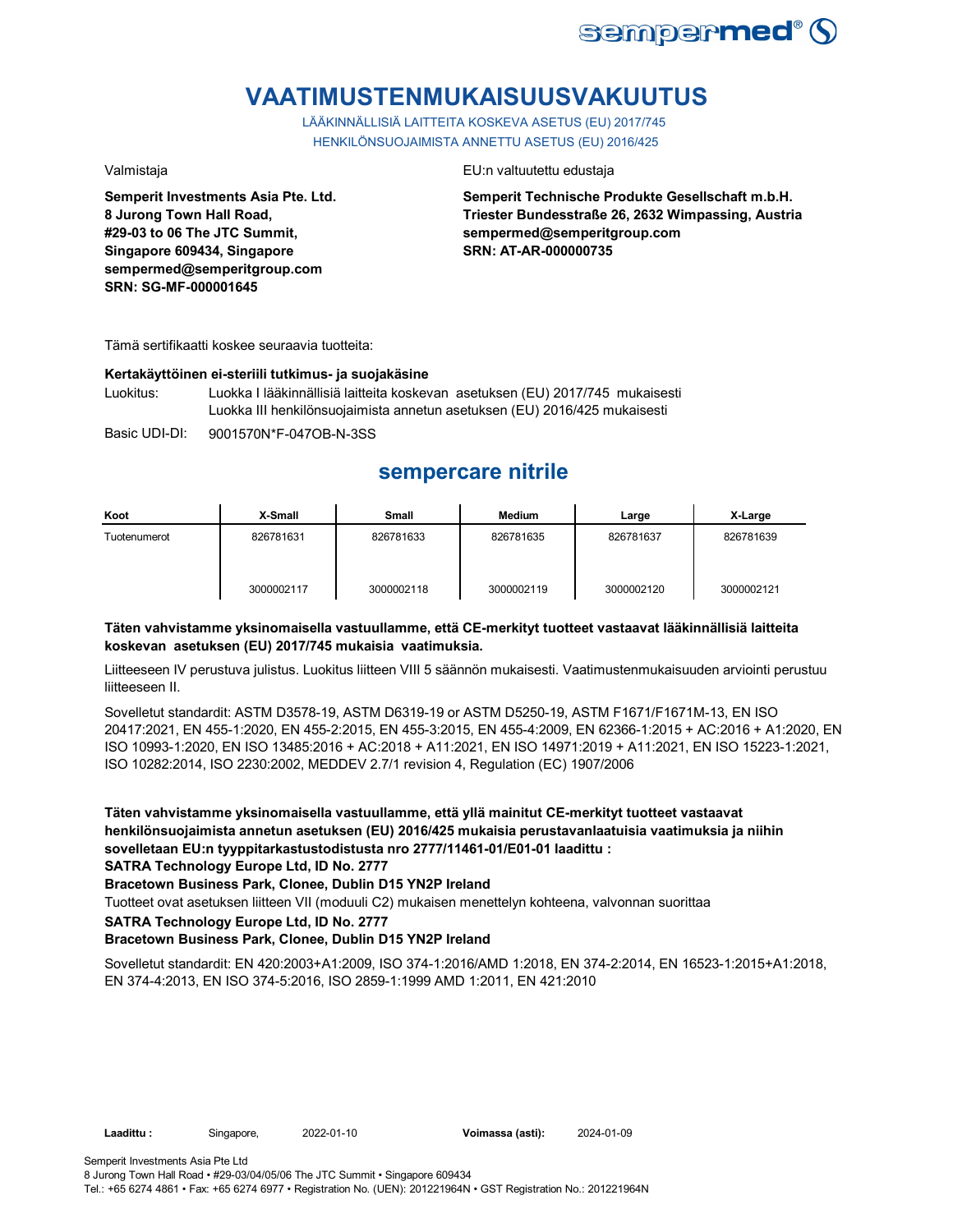

# **ATITIKTIES DEKLARACIJA**

REGLAMENTAS DĖL MEDICINOS PRIETAISŲ (ES) 2017/745 REGLAMENTAS (ES) 2016/425 DĖL ASMENINIŲ APSAUGOS PRIEMONIŲ

**Semperit Investments Asia Pte. Ltd. 8 Jurong Town Hall Road, #29-03 to 06 The JTC Summit, Singapore 609434, Singapore sempermed@semperitgroup.com SRN: SG-MF-000001645**

### Gamintojas ES įgaliotas asmuo

**Semperit Technische Produkte Gesellschaft m.b.H. Triester Bundesstraße 26, 2632 Wimpassing, Austria sempermed@semperitgroup.com SRN: AT-AR-000000735**

Šis sertifikatas galioja toliau nurodytiems produktams:

### **Nesterilios vienkartinio naudojimo apžiūros ir apsauginės pirštinės**

Klasifikacija: I klasė pagal reglamentą dėl medicinos prietaisų (ES) 2017/745 III kategorija pagal reglamentą (ES) 2016/425 dėl asmeninių apsaugos priemonių

Basic UDI-DI: 9001570N\*F-047OB-N-3SS

# **sempercare nitrile**

| Dydžiai         | X-Small    | Small      | <b>Medium</b> | Large      | X-Large    |
|-----------------|------------|------------|---------------|------------|------------|
| Prekiu numeriai | 826781631  | 826781633  | 826781635     | 826781637  | 826781639  |
|                 | 3000002117 | 3000002118 | 3000002119    | 3000002120 | 3000002121 |

### **Prisiimdami visą atsakomybę šiuo dokumentu patvirtiname, kad CE paženklinti produktai atitinka reglamentą dėl medicinos prietaisų (ES) 2017/745 reikalavimus.**

Deklaracija, pagrįsta IV priedu. Klasifikavimas pagal VIII priedo 5 taisyklę. Atitikties įvertinimas pagal II priedą.

Taikomi standartai: ASTM D3578-19, ASTM D6319-19 or ASTM D5250-19, ASTM F1671/F1671M-13, EN ISO 20417:2021, EN 455-1:2020, EN 455-2:2015, EN 455-3:2015, EN 455-4:2009, EN 62366-1:2015 + AC:2016 + A1:2020, EN ISO 10993-1:2020, EN ISO 13485:2016 + AC:2018 + A11:2021, EN ISO 14971:2019 + A11:2021, EN ISO 15223-1:2021, ISO 10282:2014, ISO 2230:2002, MEDDEV 2.7/1 revision 4, Regulation (EC) 1907/2006

**Prisiimdami visą atsakomybę, šiuo dokumentu patvirtiname, kad anksčiau paminėti CE paženklinti produktai atitinka svarbiausius reglamentą dėl asmeninių apsaugos priemonių (ES) 2016/425 reikalavimus ir yra ES tipo tyrimo sertifikato Nr. objektas. 2777/11461-01/E01-01 išduota :**

### **SATRA Technology Europe Ltd, ID No. 2777**

### **Bracetown Business Park, Clonee, Dublin D15 YN2P Ireland**

Produktai yra metodo objektas pagal reglamentą VII priedą (modulis C2) prižiūrint

**SATRA Technology Europe Ltd, ID No. 2777**

### **Bracetown Business Park, Clonee, Dublin D15 YN2P Ireland**

Taikomi standartai: EN 420:2003+A1:2009, ISO 374-1:2016/AMD 1:2018, EN 374-2:2014, EN 16523-1:2015+A1:2018, EN 374- 4:2013, EN ISO 374-5:2016, ISO 2859-1:1999 AMD 1:2011, EN 421:2010

Galioja iki: 2024-01-09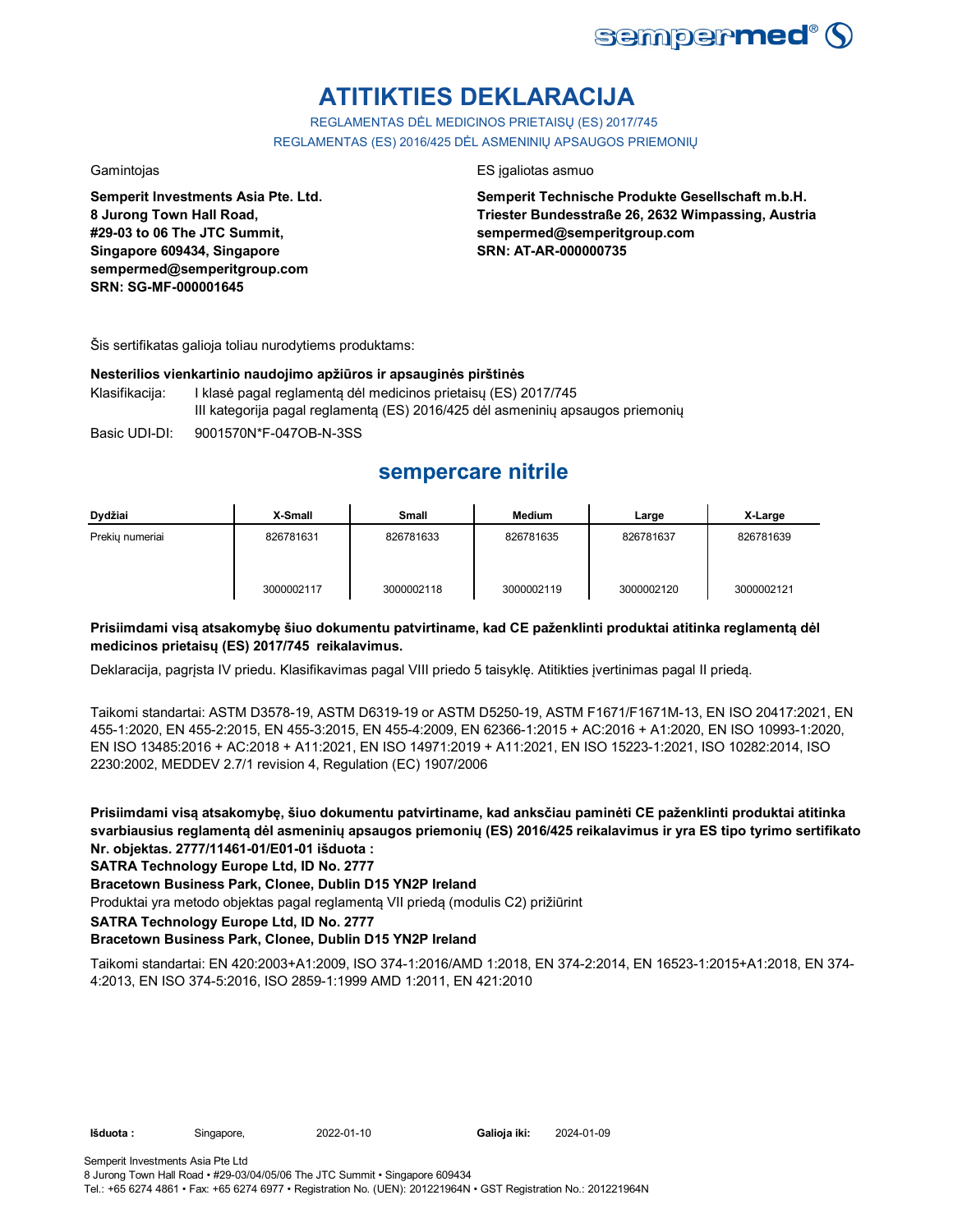

# **ATBILSTĪBAS DEKLARĀCIJA**

MEDICĪNAS IERĪČU REGULA (ES) 2017/745

REGULA (ES) 2016/425 PAR INDIVIDUĀLAJIEM AIZSARDZĪBAS LĪDZEKLIEM

**8 Jurong Town Hall Road, #29-03 to 06 The JTC Summit, Singapore 609434, Singapore sempermed@semperitgroup.com**

**SRN: SG-MF-000001645**

### Likumīgais ražotājs **Pilnvarotais pārstāvis ES**

**Semperit Technische Produkte Gesellschaft m.b.H. Triester Bundesstraße 26, 2632 Wimpassing, Austria sempermed@semperitgroup.com SRN: AT-AR-000000735**

Šis sertifikāts ir derīgs šādam produktam:

**Semperit Investments Asia Pte. Ltd.**

### **Nesterili izmeklēšanas aizsargcimdi vienreizējai lietošanai**

Klasifikācija: I klase saskaņā ar medicīnas ierīču Regulu (ES) 2017/745 III kategorija saskaņā ar IAL Regulu (ES) 2016/425

Basic UDI-DI: 9001570N\*F-047OB-N-3SS

## **sempercare nitrile**

| Izmēri          | X-Small    | Small      | Medium     | Large      | X-Large    |
|-----------------|------------|------------|------------|------------|------------|
| Artikula numurs | 826781631  | 826781633  | 826781635  | 826781637  | 826781639  |
|                 | 3000002117 | 3000002118 | 3000002119 | 3000002120 | 3000002121 |

### **Ar šo mēs apliecinām, ka iepriekš aprakstītais produkts ar CE marķējumu atbilst medicīnas ierīču (ES) 2017/745 regulas prasībām.**

Deklarācija, pamatojoties uz IV pielikumu. Klasifikācija saskaņā ar VIII pielikuma 5. noteikumu. Atbilstības novērtēšanas pamatā ir II pielikums.

Piemērotie standarti: ASTM D3578-19, ASTM D6319-19 or ASTM D5250-19, ASTM F1671/F1671M-13, EN ISO 20417:2021, EN 455-1:2020, EN 455-2:2015, EN 455-3:2015, EN 455-4:2009, EN 62366-1:2015 + AC:2016 + A1:2020, EN ISO 10993-1:2020, EN ISO 13485:2016 + AC:2018 + A11:2021, EN ISO 14971:2019 + A11:2021, EN ISO 15223- 1:2021, ISO 10282:2014, ISO 2230:2002, MEDDEV 2.7/1 revision 4, Regulation (EC) 1907/2006

**Ar šo mēs apliecinām, ka iepriekš aprakstītais produkts ar CE marķējumu atbilst Regulas (ES) 2016/425 par individuālajiem aizsardzības līdzekļiem piemērojamajiem noteikumiem un ir identisks individuālajiem aizsardzības līdzekļiem, uz kuriem attiecas ES tipa pārbaudes sertifikāts Nr. 2777/11461-01/E01-01 izdots :**

### **SATRA Technology Europe Ltd, ID No. 2777**

**Bracetown Business Park, Clonee, Dublin D15 YN2P Ireland**

un uz to attiecas Regulas (ES) 2016/425 VII pielikumā (C2 modulis) noteiktā procedūra

**SATRA Technology Europe Ltd, ID No. 2777**

### **Bracetown Business Park, Clonee, Dublin D15 YN2P Ireland**

Piemērotie standarti: EN 420:2003+A1:2009, ISO 374-1:2016/AMD 1:2018, EN 374-2:2014, EN 16523-1:2015+A1:2018, EN 374-4:2013, EN ISO 374-5:2016, ISO 2859-1:1999 AMD 1:2011, EN 421:2010

**Izdots :** Singapore, 2022-01-10 **Derīgs līdz:** 

2024-01-09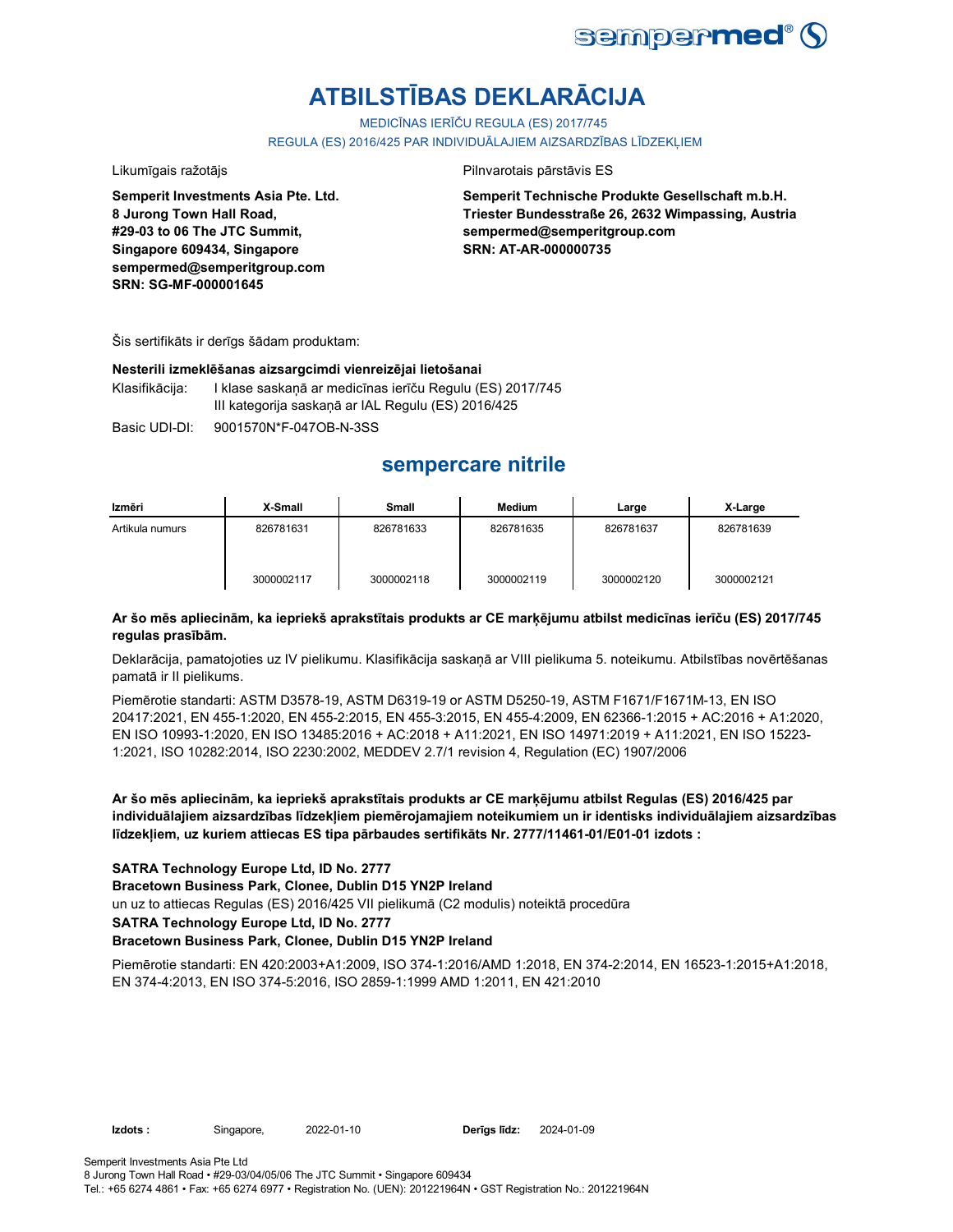

# **VASTAVUSDEKLARATSIOON**

MEDITSIINITOODETE MÄÄRUS (EL) 2017/745 ISIKUKAITSEVAHENDITE MÄÄRUS (EL) 2016/425

**Semperit Investments Asia Pte. Ltd. 8 Jurong Town Hall Road, #29-03 to 06 The JTC Summit, Singapore 609434, Singapore sempermed@semperitgroup.com SRN: SG-MF-000001645**

### Tootja Volitatud esindaja EL-is

**Semperit Technische Produkte Gesellschaft m.b.H. Triester Bundesstraße 26, 2632 Wimpassing, Austria sempermed@semperitgroup.com SRN: AT-AR-000000735**

See sertifikaat kehtib järgmistele toodetele:

### **Mittesteriilne läbivaatus- ja kaitsekinnas ühekordseks kasutuseks**

Klassifikatsioon: I klass kooskõlas meditsiinitoodete määrusega (EU) 2017/745 III kategooria kooskõlas isikukaitsevahendite määrusega (EL) 2016/425

Basic UDI-DI: 9001570N\*F-047OB-N-3SS

## **sempercare nitrile**

| Suurused     | X-Small    | <b>Small</b> | Medium     | Large      | X-Large    |
|--------------|------------|--------------|------------|------------|------------|
| Tootenumbrid | 826781631  | 826781633    | 826781635  | 826781637  | 826781639  |
|              | 3000002117 | 3000002118   | 3000002119 | 3000002120 | 3000002121 |

### **Kinnitame oma ainuvastutusel, et CE-märgisega tooted on kooskõlas meditsiinitoodete määruse (EU) 2017/745 nõuetega.**

Deklaratsioon põhineb IV lisal. Klassifikatsioon kooskõlas VIII lisa 5. reegliga. Vastavushindamine põhineb II lisal.

Kohaldatud normid: ASTM D3578-19, ASTM D6319-19 or ASTM D5250-19, ASTM F1671/F1671M-13, EN ISO 20417:2021, EN 455-1:2020, EN 455-2:2015, EN 455-3:2015, EN 455-4:2009, EN 62366-1:2015 + AC:2016 + A1:2020, EN ISO 10993- 1:2020, EN ISO 13485:2016 + AC:2018 + A11:2021, EN ISO 14971:2019 + A11:2021, EN ISO 15223-1:2021, ISO 10282:2014, ISO 2230:2002, MEDDEV 2.7/1 revision 4, Regulation (EC) 1907/2006

**Kinnitame oma ainuvastutusel, et eespool nimetatud CE-märgistusega tooted on kooskõlas isikukaitsevahendite määruse (EL) 2016/425 põhisätetega ning on identsed isikukaitsevahenditega, mille kohta on välja antud EÜ tüübihindamistõend nr2777/11461-01/E01-01 välja :**

### **SATRA Technology Europe Ltd, ID No. 2777**

**Bracetown Business Park, Clonee, Dublin D15 YN2P Ireland**

Toodetele kohaldub määruse VII lisa (moodul C2) menetlus, mille üle teostab järelevalvet

### **SATRA Technology Europe Ltd, ID No. 2777**

### **Bracetown Business Park, Clonee, Dublin D15 YN2P Ireland**

Kohaldatud normid: EN 420:2003+A1:2009, ISO 374-1:2016/AMD 1:2018, EN 374-2:2014, EN 16523-1:2015+A1:2018, EN 374-4:2013, EN ISO 374-5:2016, ISO 2859-1:1999 AMD 1:2011, EN 421:2010

**Välja andmise aeg :** Singapore, 2022-01-10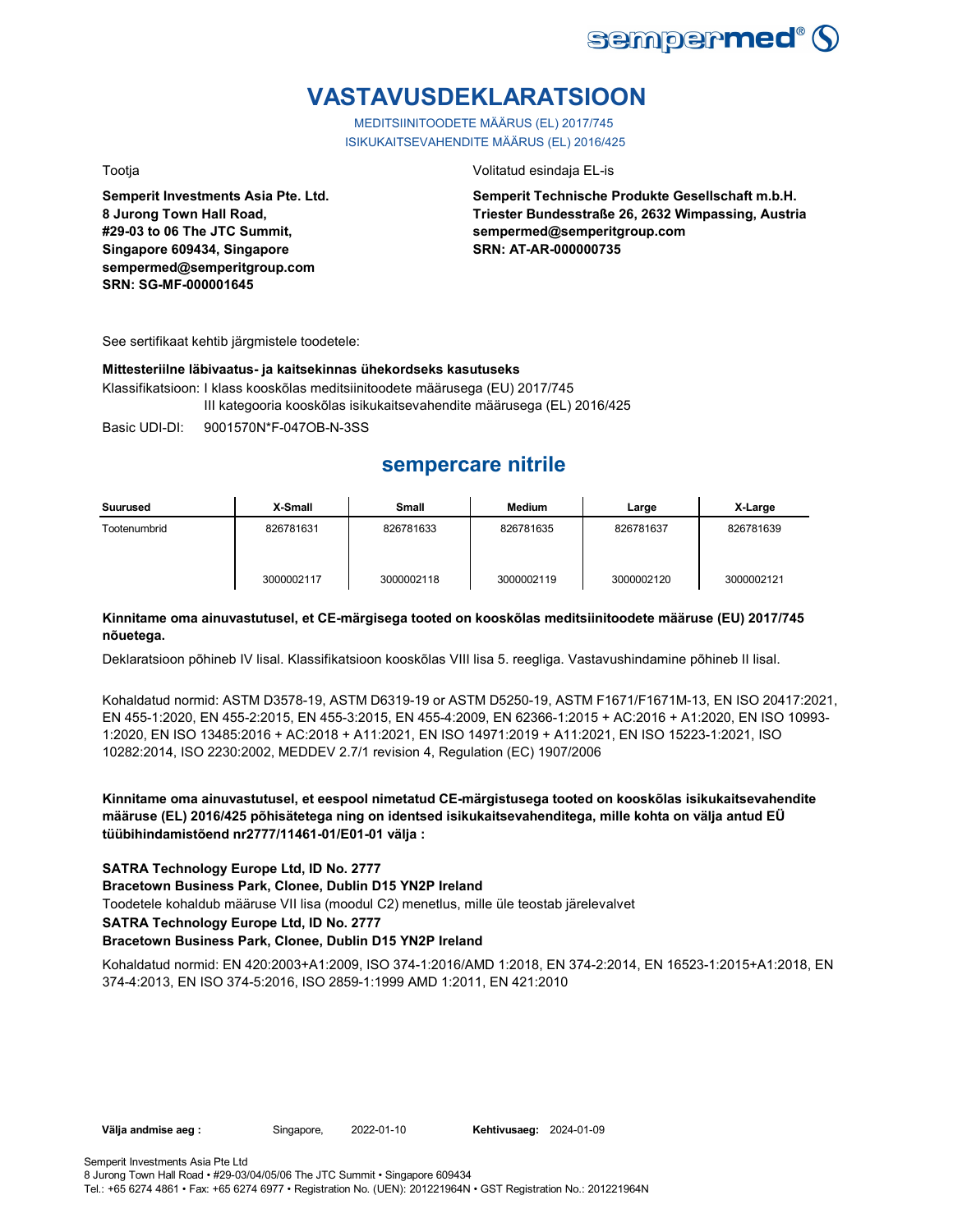

# **PROHLÁŠENÍ O SHODĚ**

NAŘÍZENÍ O ZDRAVOTNICKÝCH PROSTŘEDCÍCH (EU) 2017/745 NAŘÍZENÍ (EU) 2016/425 PRO OSOBNÍ OCHRANNÉ PROSTŘEDKY

**Semperit Investments Asia Pte. Ltd. 8 Jurong Town Hall Road, #29-03 to 06 The JTC Summit, Singapore 609434, Singapore sempermed@semperitgroup.com SRN: SG-MF-000001645**

### Výrobce EU zplnomocněný zástupce

**Semperit Technische Produkte Gesellschaft m.b.H. Triester Bundesstraße 26, 2632 Wimpassing, Austria sempermed@semperitgroup.com SRN: AT-AR-000000735**

Tento certifikát je platný pro následující produkty:

### **Nesterilní vyšetřovací a ochranné rukavice pro jednorázové použití**

Klasifikace Třída I podle nařízení o zdravotnických prostředcích (EU) 2017/745 Kategorie III podle nařízení o OOP (EU) 2016/425

Basic UDI-DI: 9001570N\*F-047OB-N-3SS

## **sempercare nitrile**

| Velikosti      | X-Small    | Small      | <b>Medium</b> | Large      | X-Large    |
|----------------|------------|------------|---------------|------------|------------|
| Číslo produktu | 826781631  | 826781633  | 826781635     | 826781637  | 826781639  |
|                | 3000002117 | 3000002118 | 3000002119    | 3000002120 | 3000002121 |

### **Tímto potvrzujeme s výlučnou odpovědností, že produkty označené CE souhlasí se požadavky nařízení o zdravotnických prostředcích (EU) 2017/745.**

Prohlášení na základě přílohy IV. Klasifikace podle pravidla 5 přílohy VIII. Posouzení shody je založeno na příloze II.

Použité normy: ASTM D3578-19, ASTM D6319-19 or ASTM D5250-19, ASTM F1671/F1671M-13, EN ISO 20417:2021, EN 455-1:2020, EN 455-2:2015, EN 455-3:2015, EN 455-4:2009, EN 62366-1:2015 + AC:2016 + A1:2020, EN ISO 10993- 1:2020, EN ISO 13485:2016 + AC:2018 + A11:2021, EN ISO 14971:2019 + A11:2021, EN ISO 15223-1:2021, ISO 10282:2014, ISO 2230:2002, MEDDEV 2.7/1 revision 4, Regulation (EC) 1907/2006

**Tímto potvrzujeme s výlučnou odpovědností, že výše uvedené produkty označené jako CE souhlasí s příslušnými ustanoveními nařízení (EU) 2016/425 pro Osobní ochranné prostředky a jsou předmětem přezkoušení EU č.2777/11461-01/E01-01 vystaveno :**

**SATRA Technology Europe Ltd, ID No. 2777**

**Bracetown Business Park, Clonee, Dublin D15 YN2P Ireland**

Produkty jsou předmětem procesu podle dodatku VII (moduly, C2) nařízení pod dohledem

**SATRA Technology Europe Ltd, ID No. 2777**

### **Bracetown Business Park, Clonee, Dublin D15 YN2P Ireland**

Použité normy: EN 420:2003+A1:2009, ISO 374-1:2016/AMD 1:2018, EN 374-2:2014, EN 16523-1:2015+A1:2018, EN 374- 4:2013, EN ISO 374-5:2016, ISO 2859-1:1999 AMD 1:2011, EN 421:2010

2024-01-09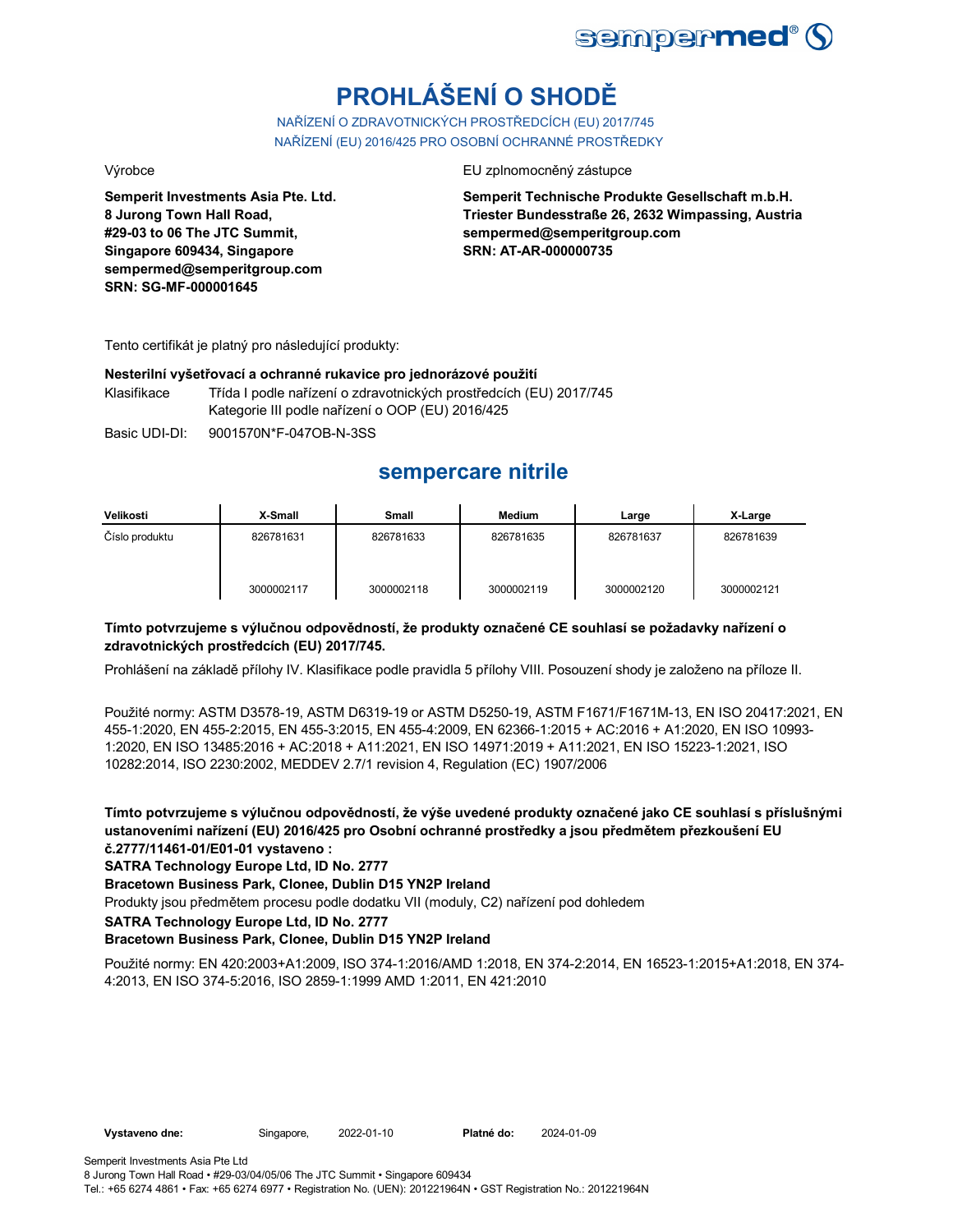

# **VYHLÁSENIE O ZHODE**

NARIADENIE (EU) 2017/745 O ZDRAVOTNÍCKYCH POMÔCKACH NARIADENIE (EÚ) 2016/425 O OSOBNÝCH OCHRANNÝCH PROSTRIEDKOCH

**Semperit Investments Asia Pte. Ltd. 8 Jurong Town Hall Road, #29-03 to 06 The JTC Summit, Singapore 609434, Singapore sempermed@semperitgroup.com SRN: SG-MF-000001645**

### Výrobca Splnomocnenec pre EÚ

**Semperit Technische Produkte Gesellschaft m.b.H. Triester Bundesstraße 26, 2632 Wimpassing, Austria sempermed@semperitgroup.com SRN: AT-AR-000000735**

Tento certifikát je platný pre nasledujúce body:

### **Nesterilné vyšetrovacie a ochranné rukavice na jedno použitie**

Klasifikácia: Trieda I podľa Nariadenia (EU) 2017/745 o zdravotníckych pomôckach Kategória III podľa Nariadenia o osobných ochranných pomôckach (EU) 2016/425

Basic UDI-DI: 9001570N\*F-047OB-N-3SS

## **sempercare nitrile**

| Veľkosti      | X-Small    | <b>Small</b> | <b>Medium</b> | Large      | X-Large    |
|---------------|------------|--------------|---------------|------------|------------|
| Výrobné čísla | 826781631  | 826781633    | 826781635     | 826781637  | 826781639  |
|               | 3000002117 | 3000002118   | 3000002119    | 3000002120 | 3000002121 |

### **Týmto vo svojej výhradnej zodpovednosti potvrdzujeme, že výrobky označené symbolom CE sú v súlade so požiadavkami Nariadenia (EU) 2017/745 o zdravotníckych pomôckach.**

Vyhlásenie na základe prílohy IV. Klasifikácia podľa pravidla 5 prílohy VIII. Posudzovanie zhody je založené na prílohe II.

Súvisiace normy: ASTM D3578-19, ASTM D6319-19 or ASTM D5250-19, ASTM F1671/F1671M-13, EN ISO 20417:2021, EN 455-1:2020, EN 455-2:2015, EN 455-3:2015, EN 455-4:2009, EN 62366-1:2015 + AC:2016 + A1:2020, EN ISO 10993- 1:2020, EN ISO 13485:2016 + AC:2018 + A11:2021, EN ISO 14971:2019 + A11:2021, EN ISO 15223-1:2021, ISO 10282:2014, ISO 2230:2002, MEDDEV 2.7/1 revision 4, Regulation (EC) 1907/2006

**Týmto vo svojej výhradnej zodpovednosti potvrdzujeme, že výrobky označené symbolom CE sú v súlade so smerodajnými ustanoveniami Nariadenia (EÚ) 2016/425 o osobných ochranných prostriedkoch a sú predmetom EU - Osvedčenia o typovej skúške č. 2777/11461-01/E01-01 vyhotovené :**

### **SATRA Technology Europe Ltd, ID No. 2777**

### **Bracetown Business Park, Clonee, Dublin D15 YN2P Ireland**

Výrobky sú predmetom konania podľa dodatku VII (moduly C2) Nariadenia pod dohľadom

### **SATRA Technology Europe Ltd, ID No. 2777**

### **Bracetown Business Park, Clonee, Dublin D15 YN2P Ireland**

Súvisiace normy: EN 420:2003+A1:2009, ISO 374-1:2016/AMD 1:2018, EN 374-2:2014, EN 16523-1:2015+A1:2018, EN 374-4:2013, EN ISO 374-5:2016, ISO 2859-1:1999 AMD 1:2011, EN 421:2010

| /yhotovené dňa: |  |
|-----------------|--|
|                 |  |

Vyhotovené dňa: Singapore, 2022-01-10 Platné do:

2024-01-09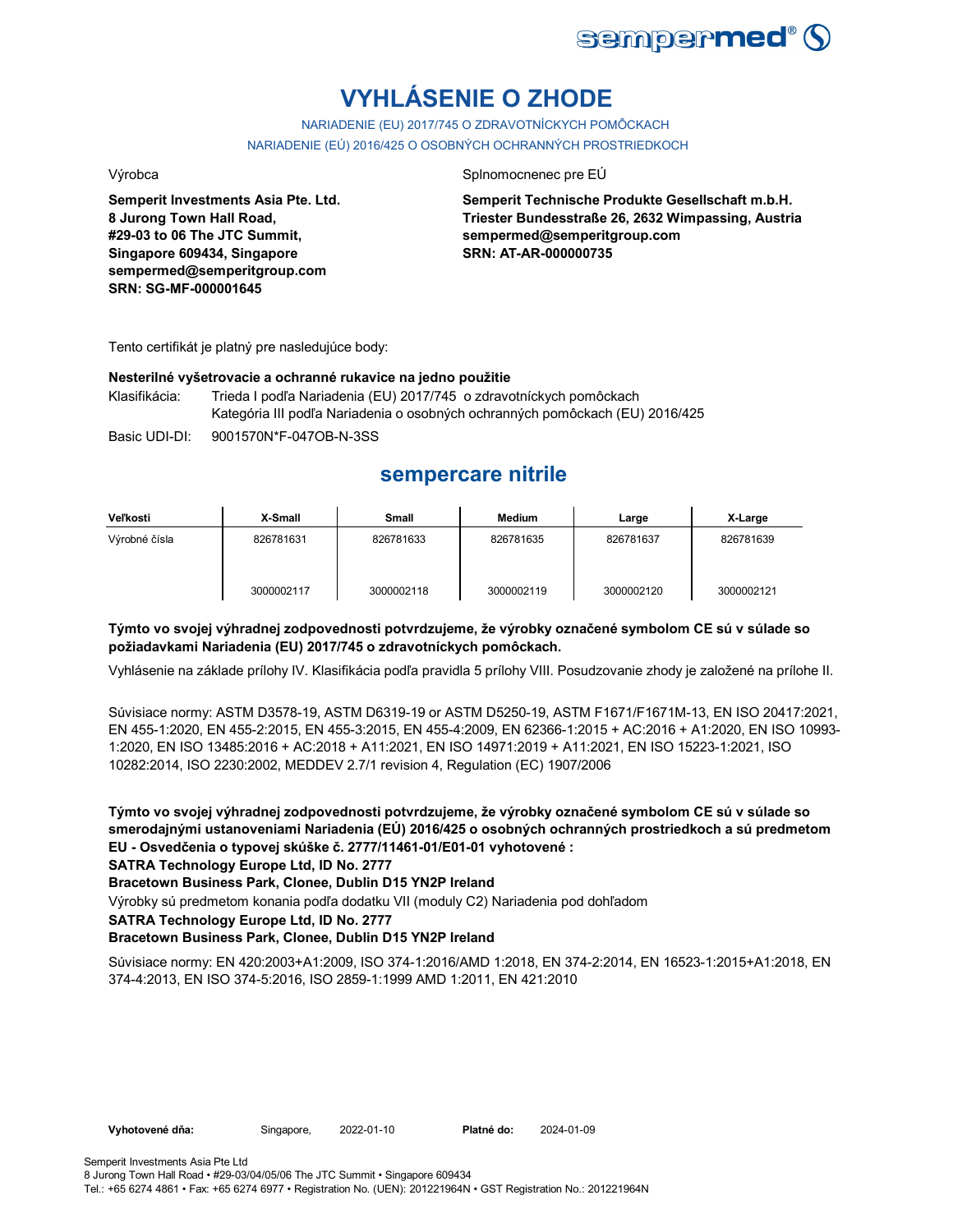

# **MEGFELELŐSÉGI NYILATKOZAT**

ORVOSTECHNIKAI ESZKÖZÖKRŐL SZÓLÓ (EU) 2017/745 RENDELET EGYÉNI VÉDŐESZKÖZÖKRŐL SZÓLÓ (EU) 2016/425 RENDELET

**Semperit Investments Asia Pte. Ltd. 8 Jurong Town Hall Road, #29-03 to 06 The JTC Summit, Singapore 609434, Singapore sempermed@semperitgroup.com SRN: SG-MF-000001645**

### Gyártó EU-meghatalmazott

**Semperit Technische Produkte Gesellschaft m.b.H. Triester Bundesstraße 26, 2632 Wimpassing, Austria sempermed@semperitgroup.com SRN: AT-AR-000000735**

Ez a tanúsítvány a következő termékekre érvényes:

### **Egyszer használatos, nem steril vizsgálati- és védőkesztyű**

Osztályozás: I. osztály az orvostechnikai eszközökről szóló (EU) 2017/745 rendelet szerint III. kategória az egyéni védőeszközökről szóló (EU) 2016/425 rendelet szerint

Basic UDI-DI: 9001570N\*F-047OB-N-3SS

## **sempercare nitrile**

| Méretek    | X-Small    | <b>Small</b> | Medium     | Large      | X-Large    |
|------------|------------|--------------|------------|------------|------------|
| Cikkszámok | 826781631  | 826781633    | 826781635  | 826781637  | 826781639  |
|            | 3000002117 | 3000002118   | 3000002119 | 3000002120 | 3000002121 |

### **Ezennel kizárólagos felelősségünk mellett kijelentjük, hogy a CE jelzésű termékek eszközökről szóló (EU) 2017/745 rendelet alapvető előírásainak.**

Con la presente, dichiariamo sotto la nostra esclusiva responsabilità che il prodotto con marchio CE sopra descritto soddisfa i requisiti del regolamento sui dispositivi medici (UE) 2017/745 .

Alkalmazott szabványok: ASTM D3578-19, ASTM D6319-19 or ASTM D5250-19, ASTM F1671/F1671M-13, EN ISO 20417:2021, EN 455-1:2020, EN 455-2:2015, EN 455-3:2015, EN 455-4:2009, EN 62366-1:2015 + AC:2016 + A1:2020, EN ISO 10993-1:2020, EN ISO 13485:2016 + AC:2018 + A11:2021, EN ISO 14971:2019 + A11:2021, EN ISO 15223- 1:2021, ISO 10282:2014, ISO 2230:2002, MEDDEV 2.7/1 revision 4, Regulation (EC) 1907/2006

**Ezennel kizárólagos felelősségünk mellett kijelentjük, hogy a fent említett CE jelzésű termékek megfelelnek az egyéni védőeszközökre irányuló 2016/425/EU rendelet vonatkozó előírásainak és vonatkozik rájuk a megfelelő számú EU-típusvizsgálati tanúsítvány 2777/11461-01/E01-01 kelt : SATRA Technology Europe Ltd, ID No. 2777**

**Bracetown Business Park, Clonee, Dublin D15 YN2P Ireland**

A termékekre vonatkozik a rendelet VII. melléklete (C2 modul) szerinti eljárás a következő személy felügyelete mellett: **SATRA Technology Europe Ltd, ID No. 2777**

### **Bracetown Business Park, Clonee, Dublin D15 YN2P Ireland**

Alkalmazott szabványok: EN 420:2003+A1:2009, ISO 374-1:2016/AMD 1:2018, EN 374-2:2014, EN 16523- 1:2015+A1:2018, EN 374-4:2013, EN ISO 374-5:2016, ISO 2859-1:1999 AMD 1:2011, EN 421:2010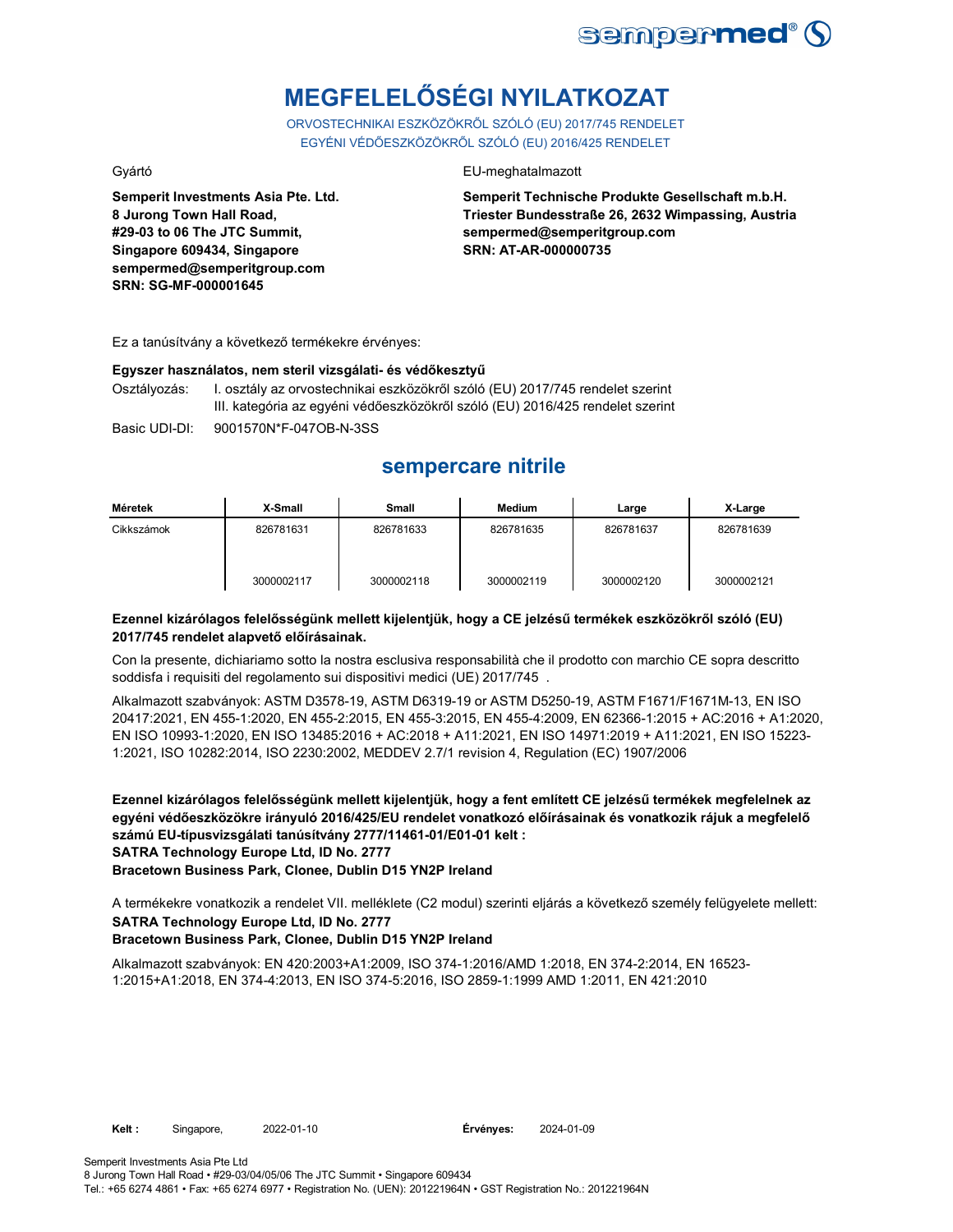

# **IZJAVA O SKLADNOSTI**

UREDBA O MEDICINSKIH PRIPOMOČKIH (EU) 2017/745/EGS UREDBA (EU) 2016/425 ZA OSEBNO VAROVALNO OPREMO

**Semperit Investments Asia Pte. Ltd. 8 Jurong Town Hall Road, #29-03 to 06 The JTC Summit, Singapore 609434, Singapore sempermed@semperitgroup.com SRN: SG-MF-000001645**

### Proizvajalec **Proizvajalec** Pooblaščen zastopnik EU

**Semperit Technische Produkte Gesellschaft m.b.H. Triester Bundesstraße 26, 2632 Wimpassing, Austria sempermed@semperitgroup.com SRN: AT-AR-000000735**

To potrdilo velja za naslednje izdelke:

### **Nesterilne zaščitne rokavice in rokavice za preglede za enkratno uporabo**

Klasifikacija: Razred I v skladu z Uredbo o medicinskih pripomočkih (EU) 2017/745/EGS Kategorija III v skladu z Uredbo OVO (EU) 2016/425

Basic UDI-DI: 9001570N\*F-047OB-N-3SS

## **sempercare nitrile**

| Velikosti         | X-Small    | <b>Small</b> | Medium     | Large      | X-Large    |
|-------------------|------------|--------------|------------|------------|------------|
| Stevilke izdelkov | 826781631  | 826781633    | 826781635  | 826781637  | 826781639  |
|                   | 3000002117 | 3000002118   | 3000002119 | 3000002120 | 3000002121 |

### **S to izključno odgovornostjo izjavljamo, da so izdelki z oznako CE v skladu z zahtevami Uredbe za medicinske pripomočke (EU) 2017/745.**

Izjava na podlagi Priloge IV. Razvrstitev v skladu s Prilogo VIII k Pravilniku 5. Ocenjevanje skladnosti temelji na Prilogi II.

Uporabljeni standardi: ASTM D3578-19, ASTM D6319-19 or ASTM D5250-19, ASTM F1671/F1671M-13, EN ISO 20417:2021, EN 455-1:2020, EN 455-2:2015, EN 455-3:2015, EN 455-4:2009, EN 62366-1:2015 + AC:2016 + A1:2020, EN ISO 10993-1:2020, EN ISO 13485:2016 + AC:2018 + A11:2021, EN ISO 14971:2019 + A11:2021, EN ISO 15223- 1:2021, ISO 10282:2014, ISO 2230:2002, MEDDEV 2.7/1 revision 4, Regulation (EC) 1907/2006

**S to izključno odgovornostjo izjavljamo, da so zgoraj navedeni izdelki z oznako CE v skladu z bistvenimi zahtevami Uredbe (EU) 2016/425 za osebno varovalno opremo in so predmet certifikata ES o pregledu tipa št. 2777/11461-01/E01-01 izdano :**

### **SATRA Technology Europe Ltd, ID No. 2777**

**Bracetown Business Park, Clonee, Dublin D15 YN2P Ireland**

Izdelki so predmet postopka v skladu s Prilogo VII (modul C2) uredbe pod nadzorom

### **SATRA Technology Europe Ltd, ID No. 2777**

### **Bracetown Business Park, Clonee, Dublin D15 YN2P Ireland**

Uporabljeni standardi: EN 420:2003+A1:2009, ISO 374-1:2016/AMD 1:2018, EN 374-2:2014, EN 16523-1:2015+A1:2018, EN 374-4:2013, EN ISO 374-5:2016, ISO 2859-1:1999 AMD 1:2011, EN 421:2010

**Izdano dne:** Singapore, 2022-01-10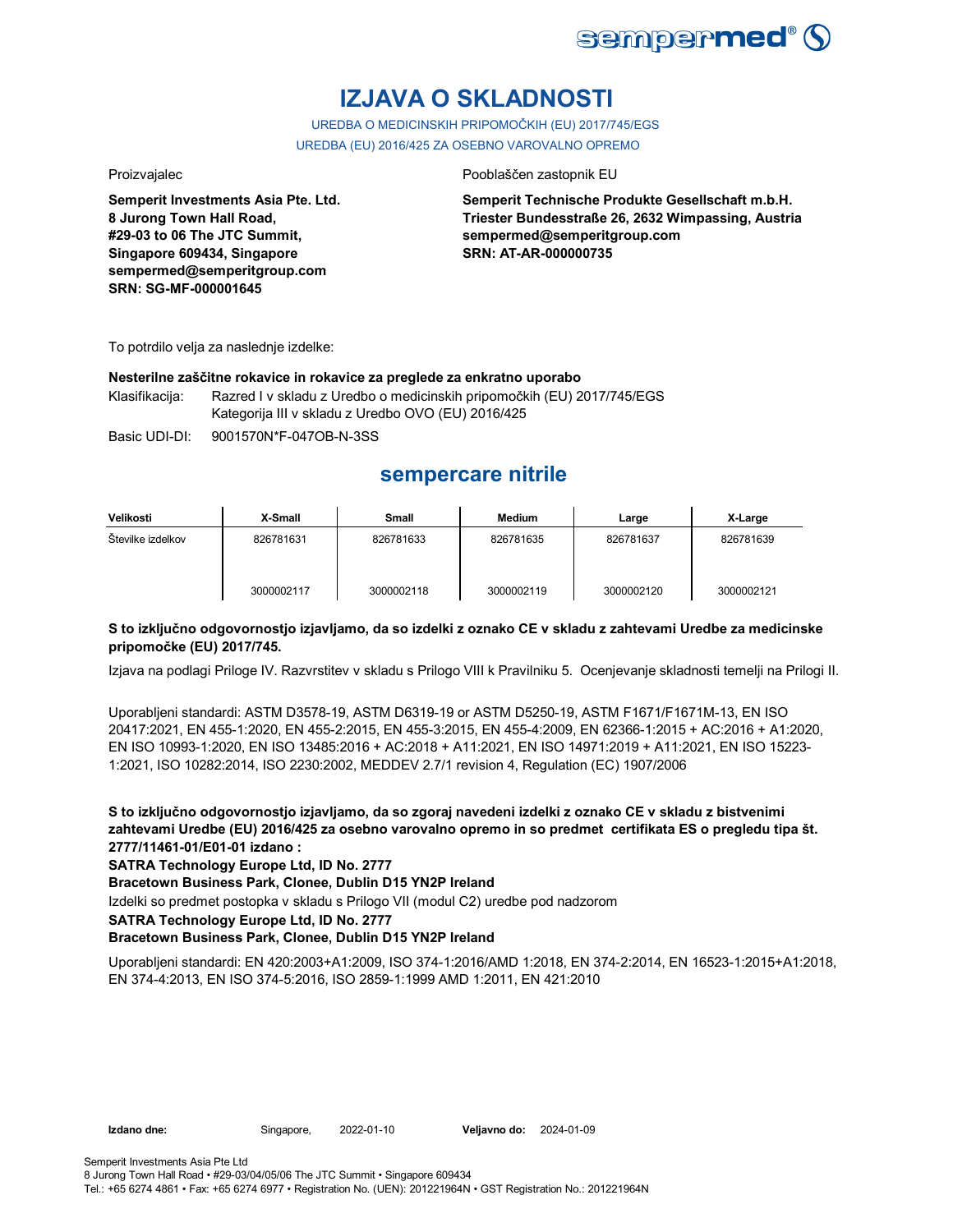

# **IZJAVA O SUKLADNOSTI**

UREDBA O MEDICINSKIM PROIZVODIMA (EU) 2017/745 UREDBA (EU) 2016/425 O OSOBNOJ ZAŠTITNOJ OPREMI

Proizvođač Ovlašteni predstavnik u EU

**Semperit Investments Asia Pte. Ltd. 8 Jurong Town Hall Road, #29-03 to 06 The JTC Summit, Singapore 609434, Singapore sempermed@semperitgroup.com SRN: SG-MF-000001645**

**Semperit Technische Produkte Gesellschaft m.b.H. Triester Bundesstraße 26, 2632 Wimpassing, Austria sempermed@semperitgroup.com SRN: AT-AR-000000735**

Ovaj certifikat vrijedi za sljedeće proizvode:

### **Nesterilne zaštitne rukavice za pregled za jednokratnu uporabu**

Klasifikacija: Klasa I. prema Direktivi o medicinskim proizvodima (EU) 2017/745 Kategorija III. prema Uredbi o osobnoj zaštitnoj opremi (EU) 2016/425

Basic UDI-DI: 9001570N\*F-047OB-N-3SS

# **sempercare nitrile**

| Veličine    | X-Small    | Small      | <b>Medium</b> | Large      | X-Large    |
|-------------|------------|------------|---------------|------------|------------|
| Br. artikla | 826781631  | 826781633  | 826781635     | 826781637  | 826781639  |
|             | 3000002117 | 3000002118 | 3000002119    | 3000002120 | 3000002121 |

### **Ovim putem izjavljujemo pod punom odgovornošću da su proizvodi s CE oznakom sukladni s zahtjevima Uredbe o medicinskim proizvodima (EU) 2017/745.**

Izjava se temelji na Prilogu IV. Klasifikacija prema pravilu 5, Prilog VIII. Ocjenjivanje sukladnosti prema Prilogu II.

Primijenjene norme: ASTM D3578-19, ASTM D6319-19 or ASTM D5250-19, ASTM F1671/F1671M-13, EN ISO 20417:2021, EN 455-1:2020, EN 455-2:2015, EN 455-3:2015, EN 455-4:2009, EN 62366-1:2015 + AC:2016 + A1:2020, EN ISO 10993-1:2020, EN ISO 13485:2016 + AC:2018 + A11:2021, EN ISO 14971:2019 + A11:2021, EN ISO 15223-1:2021, ISO 10282:2014, ISO 2230:2002, MEDDEV 2.7/1 revision 4, Regulation (EC) 1907/2006

**Ovim putem izjavljujemo pod punom odgovornošću da su prethodno navedeni proizvodi s CE oznakom sukladni s mjerodavnim odredbama Uredbe (EU) 2016/425 o osobnoj zaštitnoj opremi i da su predmet EU certifikata o ispitivanju tipa br.2777/11461-01/E01-01 izdano :**

**SATRA Technology Europe Ltd, ID No. 2777**

### **Bracetown Business Park, Clonee, Dublin D15 YN2P Ireland**

Proizvodi podliježu postupku iz Dodatka VII. (modul C2) Uredbe pod nadzorom

**SATRA Technology Europe Ltd, ID No. 2777**

### **Bracetown Business Park, Clonee, Dublin D15 YN2P Ireland**

Primijenjene norme: EN 420:2003+A1:2009, ISO 374-1:2016/AMD 1:2018, EN 374-2:2014, EN 16523-1:2015+A1:2018, EN 374-4:2013, EN ISO 374-5:2016, ISO 2859-1:1999 AMD 1:2011, EN 421:2010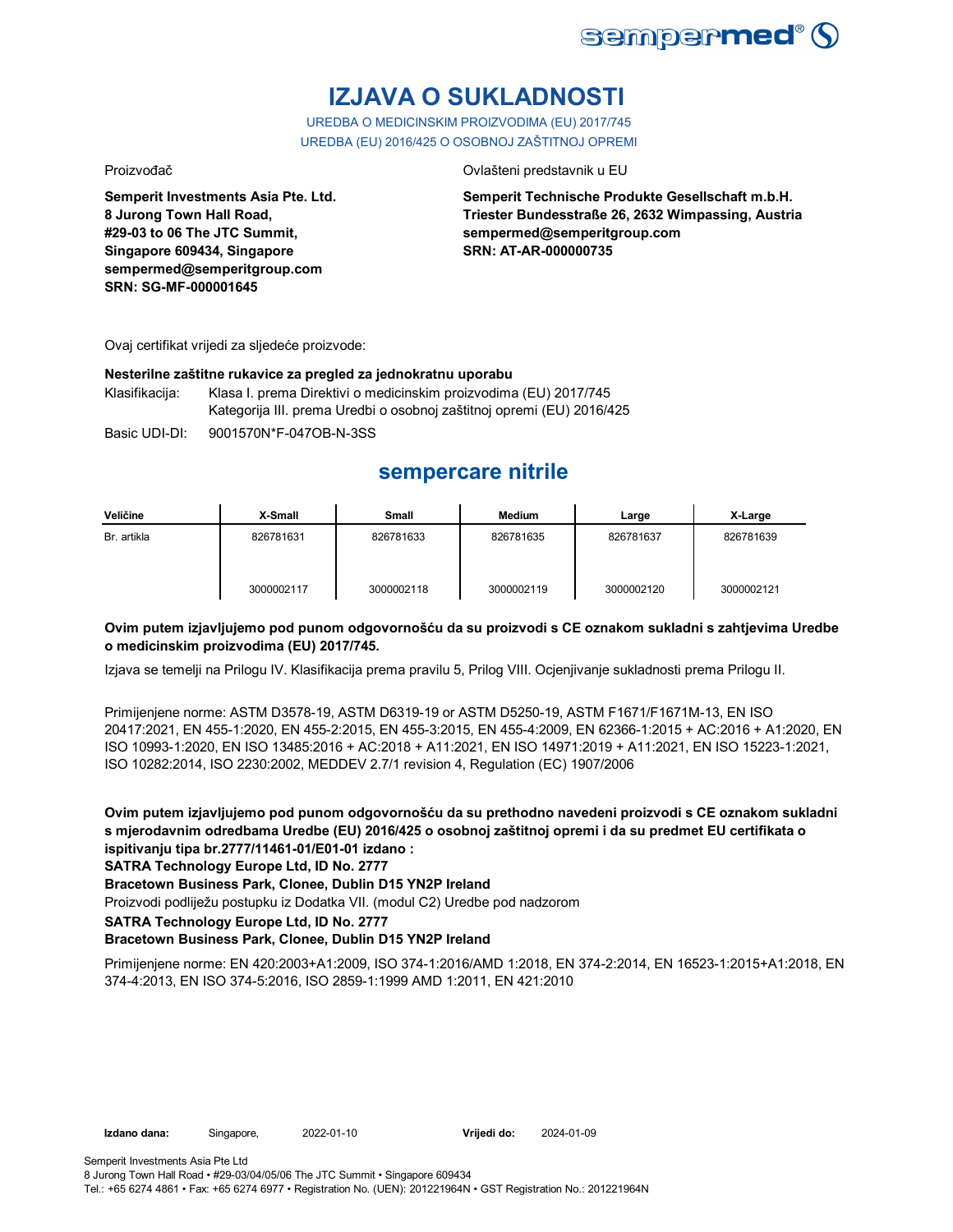

# **DEKLARACJA ZGODNOŚCI**

ROZPORZĄDZENIE W SPRAWIE WYROBÓW MEDYCZNYCH (UE) 2017/745 ROZPORZĄDZENIE W SPRAWIE ŚRODKÓW OCHRONY INDYWIDUALNEJ (UE) 2016/425

**Semperit Investments Asia Pte. Ltd. 8 Jurong Town Hall Road, #29-03 to 06 The JTC Summit, Singapore 609434, Singapore sempermed@semperitgroup.com SRN: SG-MF-000001645**

### Producent **Autoryzowany przedstawiciel w UE**

**Semperit Technische Produkte Gesellschaft m.b.H. Triester Bundesstraße 26, 2632 Wimpassing, Austria sempermed@semperitgroup.com SRN: AT-AR-000000735**

Niniejszy certyfikat obowiązuje w odniesieniu do następującego produktu:

### **Niesterylne rękawice medyczne i ochronne jednorazowego użytku** Klasyfikacja: Klasa I zgodnie z rozporządzeniem (UE) 2017/745 w sprawie wyrobów medycznych Kategoria III zgodnie z rozporządzeniem (UE) 2016/425 w sprawie środków ochrony indywidualnej

Basic UDI-DI: 9001570N\*F-047OB-N-3SS

## **sempercare nitrile**

| Rozmiary         | X-Small    | <b>Small</b> | Medium     | Large      | X-Large    |
|------------------|------------|--------------|------------|------------|------------|
| Numery artykułów | 826781631  | 826781633    | 826781635  | 826781637  | 826781639  |
|                  | 3000002117 | 3000002118   | 3000002119 | 3000002120 | 3000002121 |

### **Niniejszym oświadczamy, na naszą wyłączną odpowiedzialność, że opisany powyżej produkt z oznakowaniem CE jest zgodny z wymogami rozporządzenia w sprawie wyrobów medycznych (UE) 2017/745.**

Deklaracja na podstawie załącznika IV. Klasyfikacja jest zgodna z zasadą 5, załącznik VIII. Ocenę zgodności przeprowadza się na podstawie załącznika II.

Zastosowane normy: ASTM D3578-19, ASTM D6319-19 or ASTM D5250-19, ASTM F1671/F1671M-13, EN ISO 20417:2021, EN 455-1:2020, EN 455-2:2015, EN 455-3:2015, EN 455-4:2009, EN 62366-1:2015 + AC:2016 + A1:2020, EN ISO 10993-1:2020, EN ISO 13485:2016 + AC:2018 + A11:2021, EN ISO 14971:2019 + A11:2021, EN ISO 15223- 1:2021, ISO 10282:2014, ISO 2230:2002, MEDDEV 2.7/1 revision 4, Regulation (EC) 1907/2006

**Na własną odpowiedzialność oświadczamy niniejszym, że opisany powyżej produkt z oznakowaniem CE jest zgodny z obowiązującymi przepisami rozporządzenia (UE) 2016/425 w sprawie środków ochrony indywidualnej i jest identyczny ze środkami ochrony indywidualnej, których dotyczy certyfikat badania typu UE nr 2777/11461- 01/E01-01 data przez:**

**SATRA Technology Europe Ltd, ID No. 2777**

**Bracetown Business Park, Clonee, Dublin D15 YN2P Ireland**

Produkty podlegają procedurze określonej w załączniku VII (moduł C2) rozporządzenia pod nadzorem

**SATRA Technology Europe Ltd, ID No. 2777**

### **Bracetown Business Park, Clonee, Dublin D15 YN2P Ireland**

Zastosowane normy: EN 420:2003+A1:2009, ISO 374-1:2016/AMD 1:2018, EN 374-2:2014, EN 16523-1:2015+A1:2018, EN 374-4:2013, EN ISO 374-5:2016, ISO 2859-1:1999 AMD 1:2011, EN 421:2010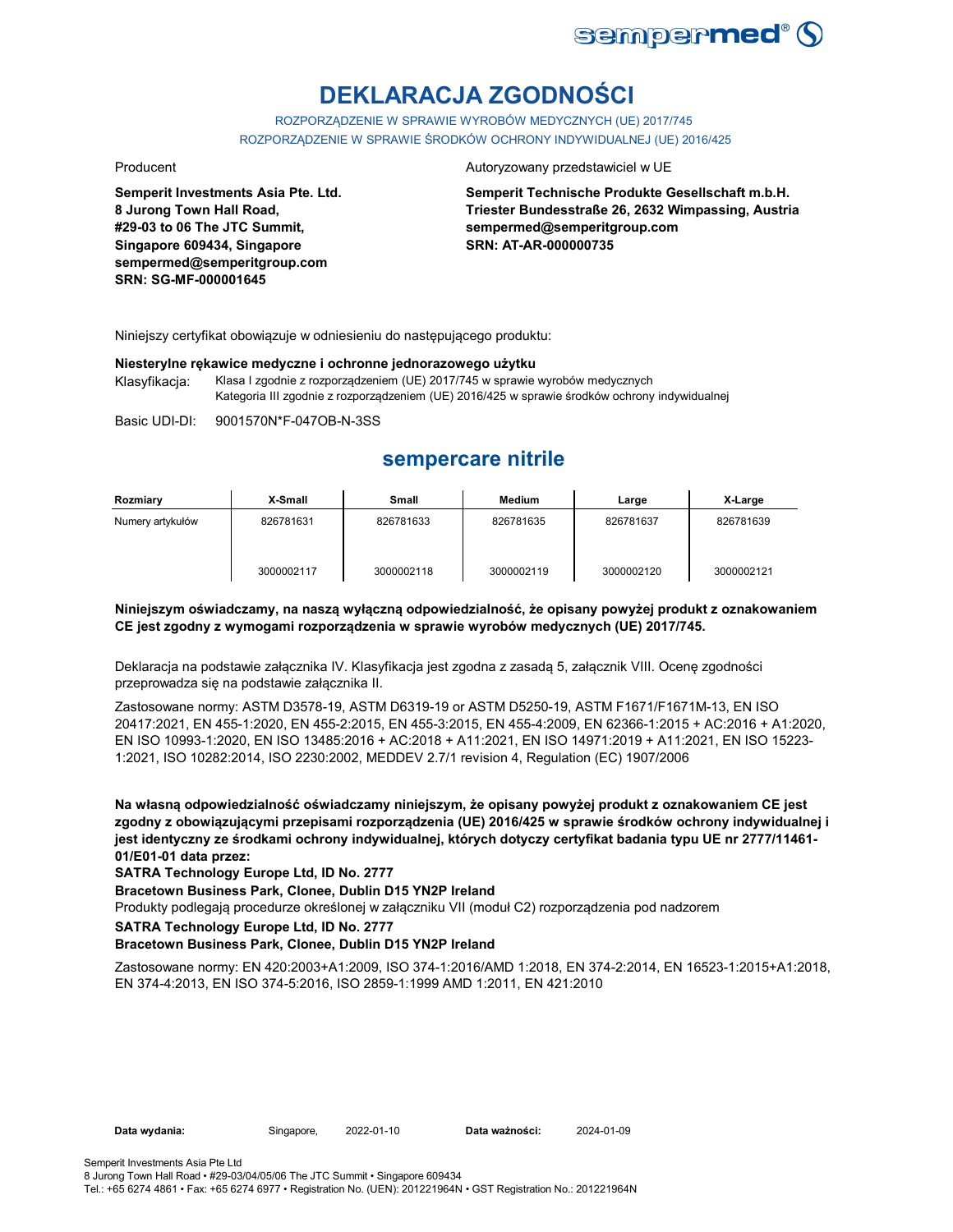

# **DECLARAȚIE DE CONFORMITATE**

REGULAMENTULUI PRIVIND PRODUSELE MEDICALE (EU) 2017/745 REGULAMENTULUI (EU) 2016/425 PENTRU ECHIPAMENTUL PERSONAL DE PROTECȚIE

**Semperit Investments Asia Pte. Ltd. 8 Jurong Town Hall Road, #29-03 to 06 The JTC Summit, Singapore 609434, Singapore sempermed@semperitgroup.com SRN: SG-MF-000001645**

### Producător **Producător** Persoană împuternicită EU

**Semperit Technische Produkte Gesellschaft m.b.H. Triester Bundesstraße 26, 2632 Wimpassing, Austria sempermed@semperitgroup.com SRN: AT-AR-000000735**

Acest certificat este valabil pentru următoarele produse:

### **Mânușă de consult și de protecție nesterilă de unică folosință**

clasificare: Clasa I conform règlementi privind produsele medicale (EU) 2017/745 Categoria III conform ordonanței EPP (EU) 2016/425

Basic UDI-DI: 9001570N\*F-047OB-N-3SS

## **sempercare nitrile**

| mărimi               | X-Small    | <b>Small</b> | Medium     | Large      | X-Large    |
|----------------------|------------|--------------|------------|------------|------------|
| Numerele de articole | 826781631  | 826781633    | 826781635  | 826781637  | 826781639  |
|                      | 3000002117 | 3000002118   | 3000002119 | 3000002120 | 3000002121 |

### **Prin prezenta confirmăm preluând toată responsabilitatea că produsele marcate CE corespund cerințelor din Regulamentului privind produsele medicale (EU) 2017/745 .**

Declarație bazată pe anexa IV. Clasificare în conformitate cu regula 5, anexa VIII. Evaluarea conformității se bazează pe anexa II.

Normele aplicate: ASTM D3578-19, ASTM D6319-19 or ASTM D5250-19, ASTM F1671/F1671M-13, EN ISO 20417:2021, EN 455-1:2020, EN 455-2:2015, EN 455-3:2015, EN 455-4:2009, EN 62366-1:2015 + AC:2016 + A1:2020, EN ISO 10993-1:2020, EN ISO 13485:2016 + AC:2018 + A11:2021, EN ISO 14971:2019 + A11:2021, EN ISO 15223-1:2021, ISO 10282:2014, ISO 2230:2002, MEDDEV 2.7/1 revision 4, Regulation (EC) 1907/2006

**Prin prezenta confirmăm preluând toată responsabilitatea că produsele marcate CE indicate mai sus corespund cerințelor de bază (EU) 2016/425 pentru echipamente personale de protecție și acestea sunt obiectul certificării de tip CE nr. 2777/11461-01/E01-01 eliberat prin:**

### **SATRA Technology Europe Ltd, ID No. 2777**

### **Bracetown Business Park, Clonee, Dublin D15 YN2P Ireland**

Produsele sunt obiectul procedurii conform anexei VII (modulul C2) sub supravegherea

**SATRA Technology Europe Ltd, ID No. 2777**

### **Bracetown Business Park, Clonee, Dublin D15 YN2P Ireland**

Normele aplicate: EN 420:2003+A1:2009, ISO 374-1:2016/AMD 1:2018, EN 374-2:2014, EN 16523-1:2015+A1:2018, EN 374- 4:2013, EN ISO 374-5:2016, ISO 2859-1:1999 AMD 1:2011, EN 421:2010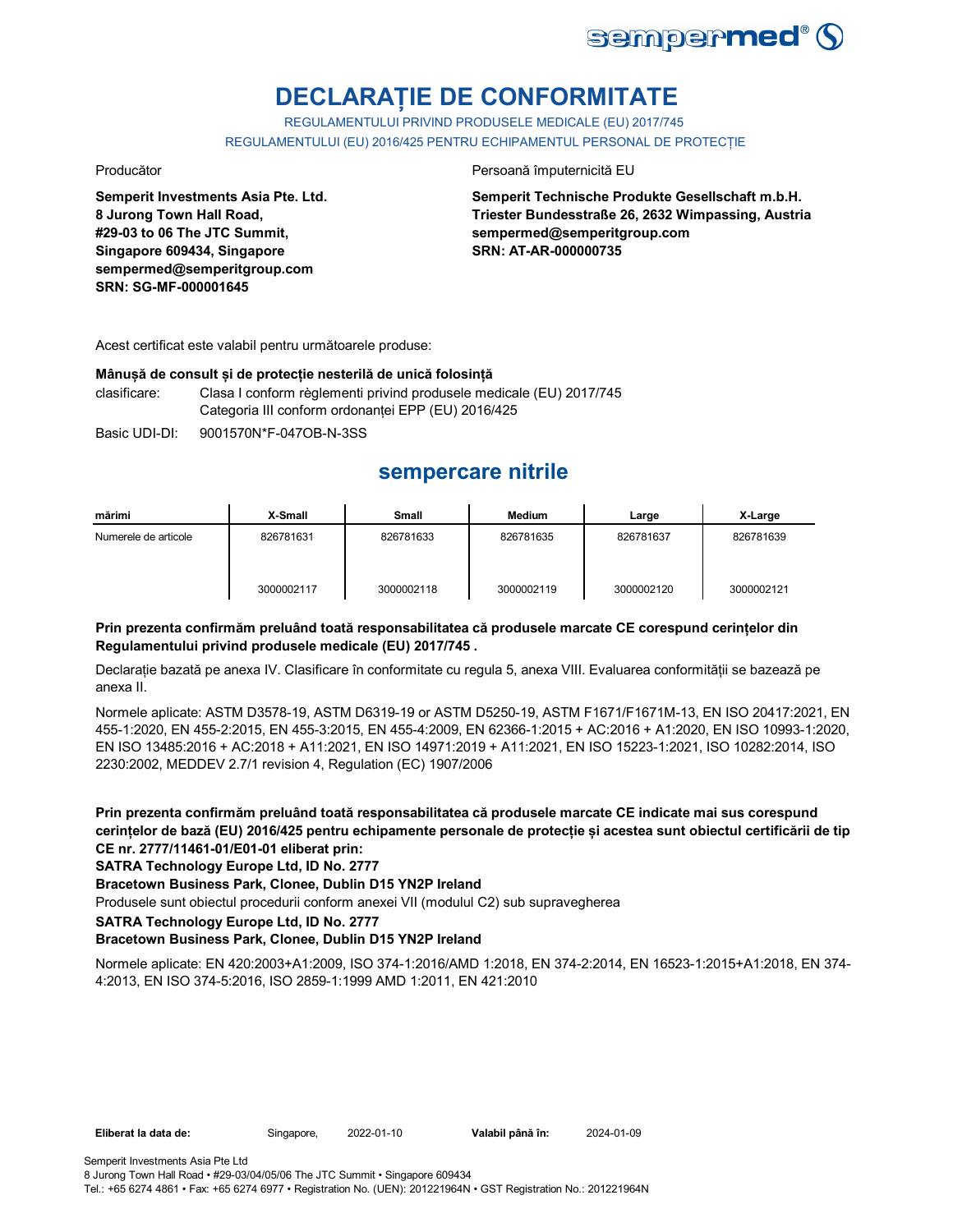

# **ΔΗΛΩΣΗ ΣΥΜΜΟΡΦΩΣΗΣ**

ΚΑΝΟΝΙΣΜΟΣ (EE) 2017/745 ΠΕΡΙ ΙΑΤΡΟΤΕΧΝΟΛΟΓΙΚΩΝ ΠΡΟΪΟΝΤΩΝ ΚΑΝΟΝΙΣΜΟΣ (ΕΕ) 2016/425 ΠΕΡΙ ΜΕΣΩΝ ΑΤΟΜΙΚΗΣ ΠΡΟΣΤΑΣΙΑΣ

**Semperit Investments Asia Pte. Ltd. 8 Jurong Town Hall Road, #29-03 to 06 The JTC Summit, Singapore 609434, Singapore sempermed@semperitgroup.com SRN: SG-MF-000001645**

### Κατασκευαστής Εξουσιοδοτημένος αντιπρόσωπος στην ΕΕ

**Semperit Technische Produkte Gesellschaft m.b.H. Triester Bundesstraße 26, 2632 Wimpassing, Austria sempermed@semperitgroup.com SRN: AT-AR-000000735**

Το παρόν πιστοποιητικό ισχύει για τα ακόλουθα προϊόντα:

### **Μη αποστειρωμένο γάντι εξέτασης και προστατευτικό γάντι μιας χρήσης**

Ταξινόμηση: Κατηγορία I σύμφωνα με την Κανονισμό (EU) 2017/745 περί ιατροτεχνολογικών προϊόντων Κατηγορία II σύμφωνα με τον Κανονισμό (ΕΕ) 2016/425 περί ΜΑΠ

Basic UDI-DI: 9001570N\*F-047OB-N-3SS

## **sempercare nitrile**

| Μενέθη            | X-Small    | <b>Small</b> | <b>Medium</b> | Large      | X-Large    |
|-------------------|------------|--------------|---------------|------------|------------|
| Αριθμοί προϊόντος | 826781631  | 826781633    | 826781635     | 826781637  | 826781639  |
|                   | 3000002117 | 3000002118   | 3000002119    | 3000002120 | 3000002121 |

### **Δια του παρόντος βεβαιώνουμε υπεύθυνα ότι τα προϊόντα με σήμανση CE ικανοποιούν τις απαιτήσεις της Κανονισμός (EU) 2017/745 περί ιατροτεχνολογικών προϊόντων.**

Δήλωση με βάση το παράρτημα IV. Ταξινόμηση σύμφωνα με τον κανόνα 5, παράρτημα VIII. Η αξιολόγηση της συμμόρφωσης βασίζεται στο παράρτημα II.

Εφαρμοζόμενα πρότυπα: ASTM D3578-19, ASTM D6319-19 or ASTM D5250-19, ASTM F1671/F1671M-13, EN ISO 20417:2021, EN 455-1:2020, EN 455-2:2015, EN 455-3:2015, EN 455-4:2009, EN 62366-1:2015 + AC:2016 + A1:2020, EN ISO 10993-1:2020, EN ISO 13485:2016 + AC:2018 + A11:2021, EN ISO 14971:2019 + A11:2021, EN ISO 15223- 1:2021, ISO 10282:2014, ISO 2230:2002, MEDDEV 2.7/1 revision 4, Regulation (EC) 1907/2006

**Δια του παρόντος βεβαιώνουμε υπεύθυνα ότι τα ανωτέρω προϊόντα με σήμανση CE ικανοποιούν τις εφαρμοστέες διατάξεις του Κανονισμού (ΕΕ) 2016/425 περί μέσων ατομικής προστασίας και αποτελούν αντικείμενο του πιστοποιητικού εξέτασης τύπου ΕΕ με αρ. 2777/11461-01/E01-01 εκδόθηκε :**

### **SATRA Technology Europe Ltd, ID No. 2777**

### **Bracetown Business Park, Clonee, Dublin D15 YN2P Ireland**

Τα προϊόντα αποτελούν αντικείμενο της μεθόδου που ορίζεται στο Παράρτημα VII (ενότητα C2) του Κανονισμού υπό την επιτήρηση

### **SATRA Technology Europe Ltd, ID No. 2777**

### **Bracetown Business Park, Clonee, Dublin D15 YN2P Ireland**

Εφαρμοζόμενα πρότυπα: EN 420:2003+A1:2009, ISO 374-1:2016/AMD 1:2018, EN 374-2:2014, EN 16523- 1:2015+A1:2018, EN 374-4:2013, EN ISO 374-5:2016, ISO 2859-1:1999 AMD 1:2011, EN 421:2010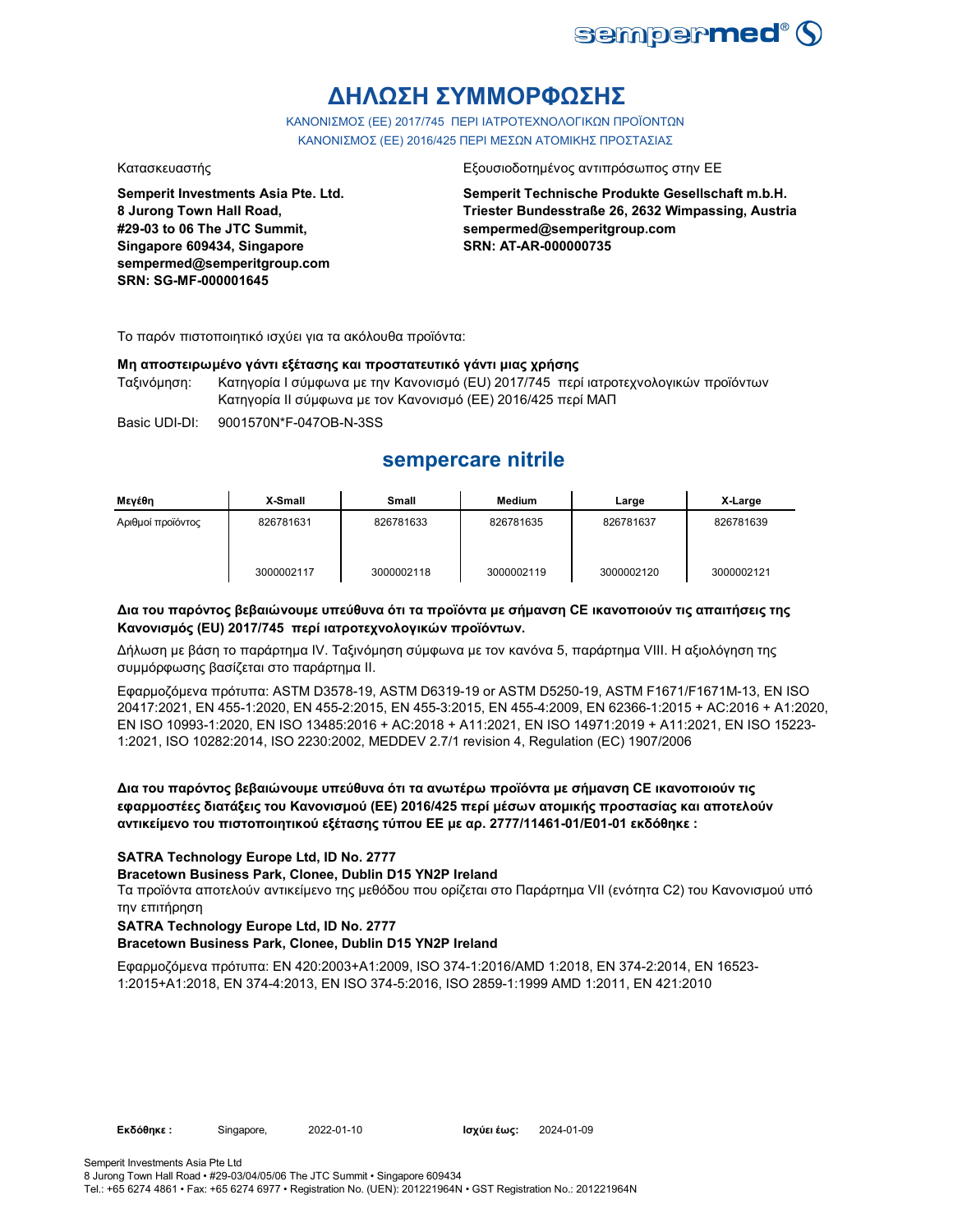

# **ДЕКЛАРАЦИЯ ЗА СЪВМЕСТИМОСТ НА**

РЕГЛАМЕНТ ЗА МЕДИЦИНСКИТЕ ПРОДУКТИ (EU) 2017/745 РЕГЛАМЕНТ (EU) 2016/425 ЗА ЛИЧНИТЕ ПРЕДПАЗНИ СРЕДСТВА

**Semperit Investments Asia Pte. Ltd. 8 Jurong Town Hall Road, #29-03 to 06 The JTC Summit, Singapore 609434, Singapore sempermed@semperitgroup.com SRN: SG-MF-000001645**

Производител Упълномощен представител в ЕС

**Semperit Technische Produkte Gesellschaft m.b.H. Triester Bundesstraße 26, 2632 Wimpassing, Austria sempermed@semperitgroup.com SRN: AT-AR-000000735**

Настоящият сертификат важи за следните продукти:

**Нестерилна ръкавица за преглед и предпазна ръкавици за еднократна употреба** Класификация: Клас I съгл. Регламент за медицинските продукти (EU) 2017/745 Категория III съгл. Регламент за ЛПС (EU) 2016/425

Basic UDI-DI: 9001570N\*F-047OB-N-3SS

# **sempercare nitrile**

| Размери              | X-Small    | <b>Small</b> | <b>Medium</b> | Large      | X-Large    |
|----------------------|------------|--------------|---------------|------------|------------|
| Номера на артикулите | 826781631  | 826781633    | 826781635     | 826781637  | 826781639  |
|                      | 3000002117 | 3000002118   | 3000002119    | 3000002120 | 3000002121 |

### **С настоящето потвърждаваме при самостоятелна отговорност, че продуктите с маркировка СЕ съответстват на изисквания от Регламент за медицинските продукти (EU) 2017/745.**

Декларация въз основа на приложение IV. Класификация съгласно правило 5, приложение VIII. Оценката на съответствието се основава на приложение II.

Приложими норми: ASTM D3578-19, ASTM D6319-19 or ASTM D5250-19, ASTM F1671/F1671M-13, EN ISO 20417:2021, EN 455-1:2020, EN 455-2:2015, EN 455-3:2015, EN 455-4:2009, EN 62366-1:2015 + AC:2016 + A1:2020, EN ISO 10993- 1:2020, EN ISO 13485:2016 + AC:2018 + A11:2021, EN ISO 14971:2019 + A11:2021, EN ISO 15223-1:2021, ISO 10282:2014, ISO 2230:2002, MEDDEV 2.7/1 revision 4, Regulation (EC) 1907/2006

### **С настоящето потвърждаваме при самостоятелна отговорност, че горепосочените продукти с маркировка СЕ съответстват на съществените разпоредби на Регламент (EU) 2016/425 за личните предпазни средства и са предмет на сертификата на ЕС за изследване на типа Nr. 2777/11461-01/E01-01 издадено чрез:**

### **SATRA Technology Europe Ltd, ID No. 2777**

**Bracetown Business Park, Clonee, Dublin D15 YN2P Ireland**

Продуктите са предмет на процедурата съгл. Анекс VII (Модул С2) от Регламента под надзора на

### **SATRA Technology Europe Ltd, ID No. 2777**

### **Bracetown Business Park, Clonee, Dublin D15 YN2P Ireland**

Приложими норми: EN 420:2003+A1:2009, ISO 374-1:2016/AMD 1:2018, EN 374-2:2014, EN 16523-1:2015+A1:2018, EN 374-4:2013, EN ISO 374-5:2016, ISO 2859-1:1999 AMD 1:2011, EN 421:2010

**Издадено на:** Singapore, **Важи до:**